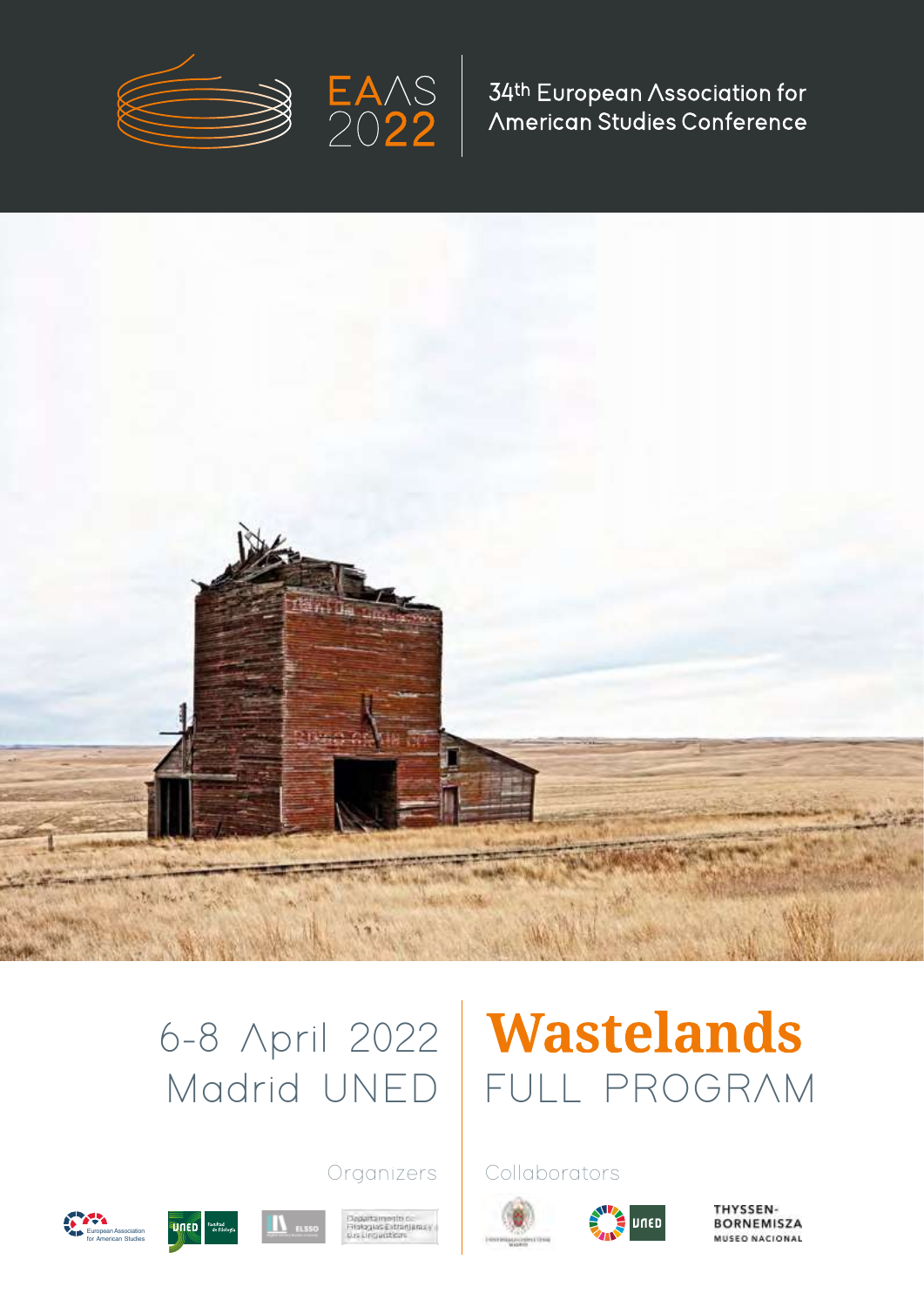#### Welcome from EAAS President

Colleagues, friends: finally, we meet again! Welcome to Madrid and the 34<sup>th</sup> biennial European Association conference.

After Warsaw 2020 had to be delayed due to the pandemic, and then was held online last year, we now have the opportunity to gather together again to do the work that inspires and drives all of us: academic exchange, scholarship, and debate. Not everyone can be here in person, and a special thank you to those who have been able to travel as well as to those joining us virtually. To UNED, our hosts, and all of our partners who have ensured that this event will happen, our endless gratitude. And to Cristina and her team who have been working so diligently to ensure a hybrid event could happen at very short notice: none of this could happen without you. We are in your debt.

We have come through difficult times, times that none of us could have imagined when last we held an EAAS event, the 2019 Women's Symposium in Thessaloniki. Since then, the pandemic has deprived us of so many things we took for granted, be that research travel, association conferences, public gatherings, even teaching in person. It has also deprived us of friends and family taken too soon from us, and the memories of all those lost to Covid we carry with us today.

National associations, the EAAS, and the wider American studies community have also lost dear friends and colleagues in these intervening years. Among them our former Board member from the Netherlands Association, Marietta Mesmer, in May 2021 and, last December, former EAAS Treasurer and President of the Nordic Association, Orm Harald Øverland. The Irish Association said goodbye to one of its founding members, Denis Donoghue, in April of 2021, a year which proved a very heavy one to bear with the passing of both Lauren Berlant and bell hooks, stellar international voices for all that we value and believe in. May they continue to inspire us and future generations to keep being the best of ourselves.

Our conference theme is Wastelands and, like you, I am looking forward immensely to the many discussions and panels on this and its related issues over the coming days. Whilst we enjoy academic freedom and the opportunities that affords us, we cannot – we will not – forget that colleagues, friends and their families in Ukraine are right now being deprived those very freedoms and opportunities. A brutal and unprovoked military invasion has turned the cities of their homeland into twenty-first-century wastelands. The EAAS will always stand for freedom and for peace. May both come soon for all living in, or fleeing from, conflict wherever it arises.

 $PL_{g} \sim 2$ 

Philip McGowan President, The European Association for American Studies

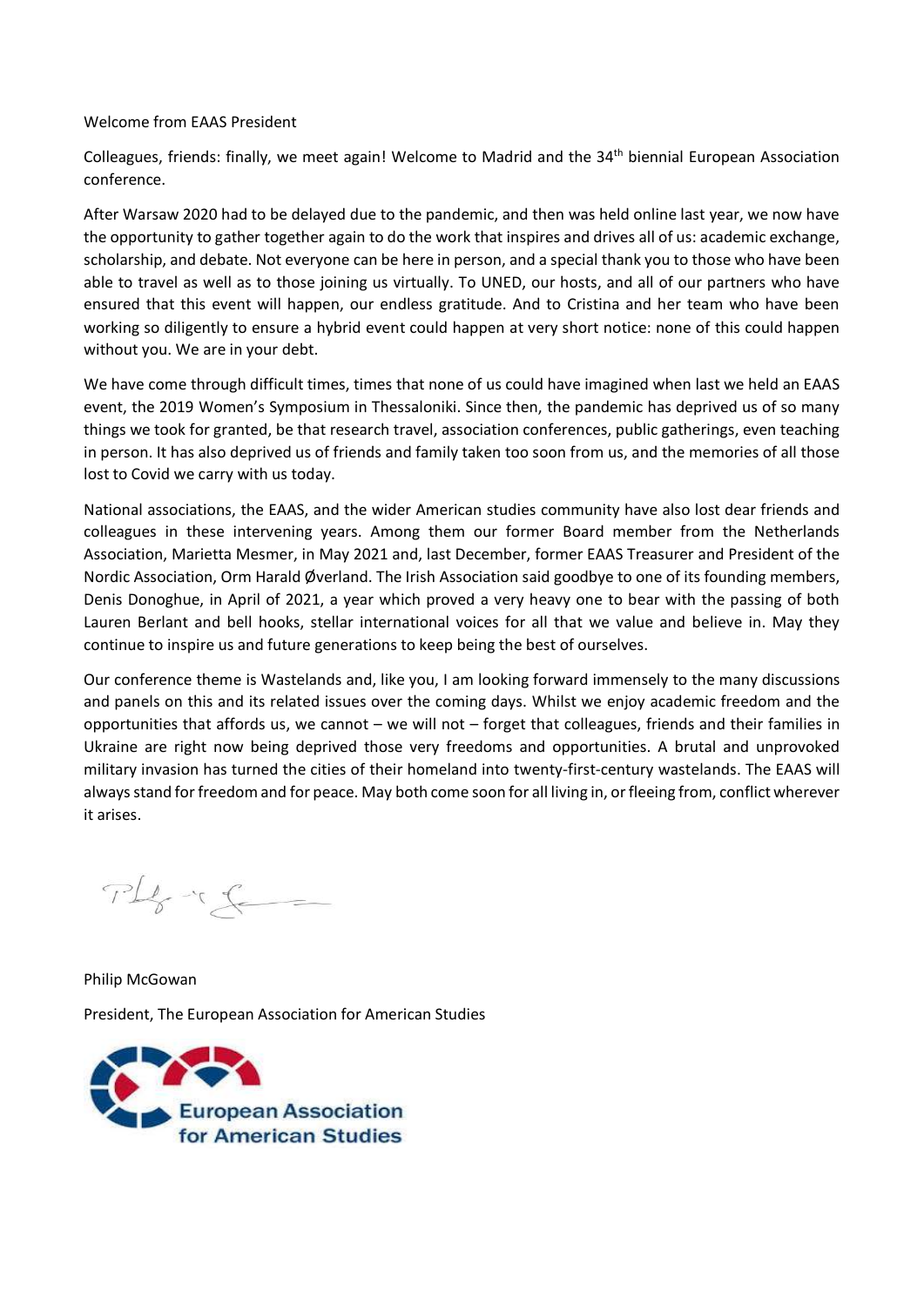

# **Greetings from the EAAS2022 Organizing Committee!**

Dear participants in the EAAS2022-Wastelands conference,

We want to give you a warm welcome, whether you are joining us online or from the premises of the UNED in Madrid. We are thrilled to have you all here with us. When we proposed the UNED for the 2022 meeting of the Association (with the collaboration of the Complutense University of Madrid), we never expected the complexities and challenges that we would have to face. These are difficult times for all of us. The COVID pandemic is not completely over, so finally, we chose to adopt a hybrid model to accommodate those who wanted to come to Madrid, but also those who, for different reasons, could not join us in person. Fortunately, the new technologies, the two years of experience with the pandemic, and the leading role of the UNED (whose 50th anniversary we are celebrating) in online education have allowed us to hold this edition of the EAAS conference.

The title of the conference, with its homage to the centenary of the publication of T.S. Eliot's poem, *The Waste Land,* has proved to be quite adequate to reflect on issues that are central to U.S. Studies and the world at large: the urgency of climate change, economic problems, wars, migration, or pandemics and illness. All these are subjects that deserve our attention. The keynote lectures, individual papers, organized panels, roundtables, and workshops that make up the program show the vitality of U.S. studies in Europe and elsewhere. More than 30 countries are represented in this program, which puts together scholars from all over the world, ready to discuss crucial topics that are socially relevant. You may also enjoy the opportunity to participate in cultural activities such as the guided visit and workshop offered by the Thyssen Museum, with its collection of American art, the collage exhibition on the female Beat poets at the UNED Main Library, and a recital on *The Waste Land* prepared by a group of UNED professors.

This conference should be a sign that fruitful and peaceful collaboration is possible, and that dialogue is the best possible tool that we have as human beings to avoid living in wastelands.

Please, let us help you to keep this dialogue open and to listen to what everyone has to say. We will all undoubtedly benefit from this exchange of ideas.

Looking forward to a productive conference!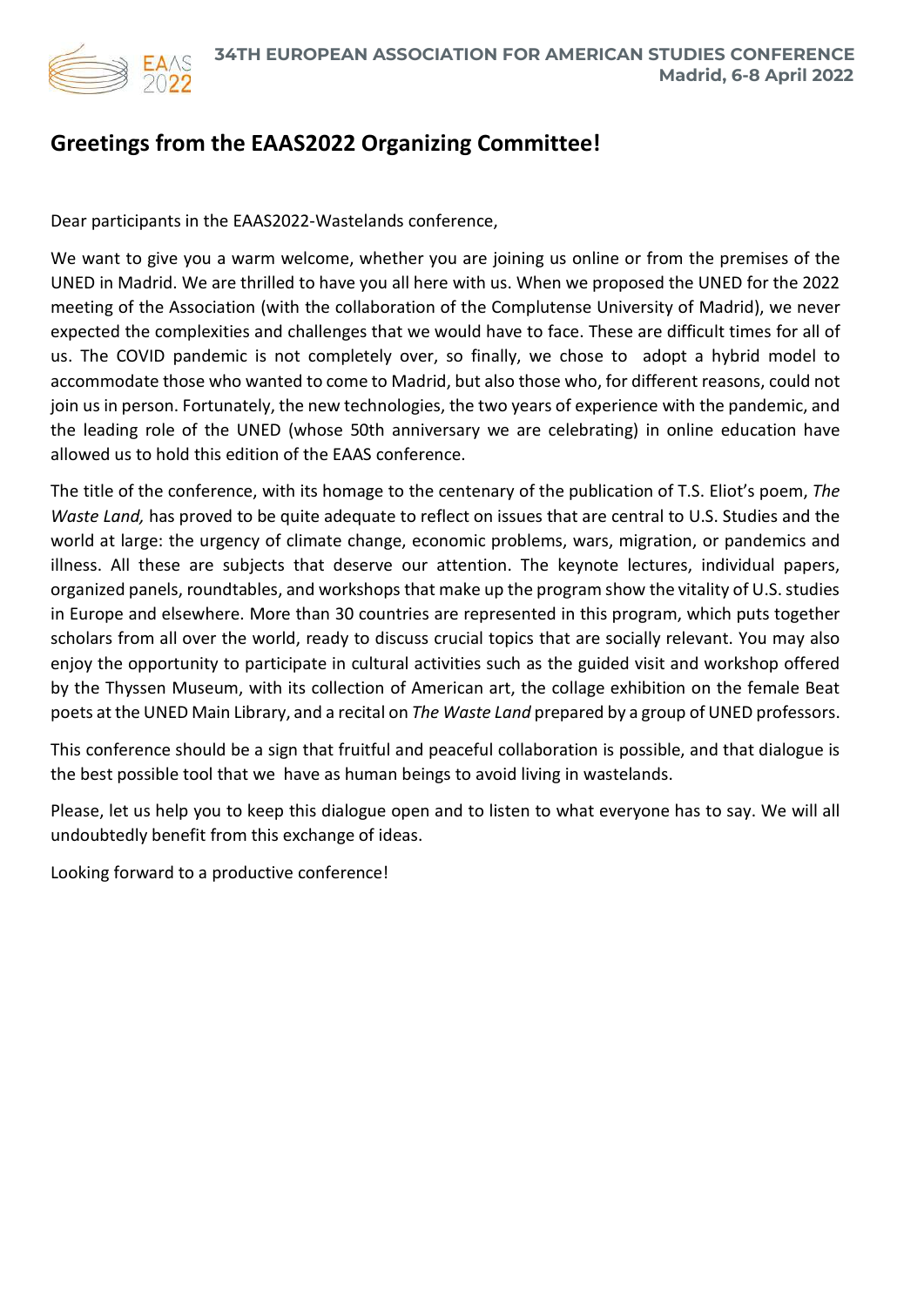

# **CONFERENCE PROGRAM OVERVIEW**

# **Wednesday, April 6, 2022**

- 08:00-09:00 Registration & Coffee
- 09:00-10:15 Conference Opening and EAAS General Meeting
- 10:15-11:15 Keynote Speaker 1: **Eulalia Piñero (Universidad Autónoma de Madrid, Spain) "From the Wasteland to the Arcadia: John Dos Passos's Transcultural and Transliterary Journey to Spain"**
- 11:15-11:30 Break
- 11:30-13:00 Parallel sessions
- 13:00-14:00 Lunch Break
- 14:00-15:30 Parallel sessions
- 15:30-17:00 Parallel sessions
- 17:00-17:30 Break
- 17:30-18:30 Parallel sessions
- 18:30-19:30 Performance
- 19:30-20:30 Reception

# **Thursday, April 7, 2022**

- 08:30-09:00 Registration
- 09:00-10:00 Parallel sessions
- 10:00-10:30 Coffee Break
- 10:30-12:00 Parallel sessions
- 12:00-13:00 Keynote Speaker 2: **Giannina Braschi (Poet) "The Return of the Sardine: A Conversation with Giannina Braschi"**
- 13:00-14:00 Lunch Break & *Beatnik* exhibition at the library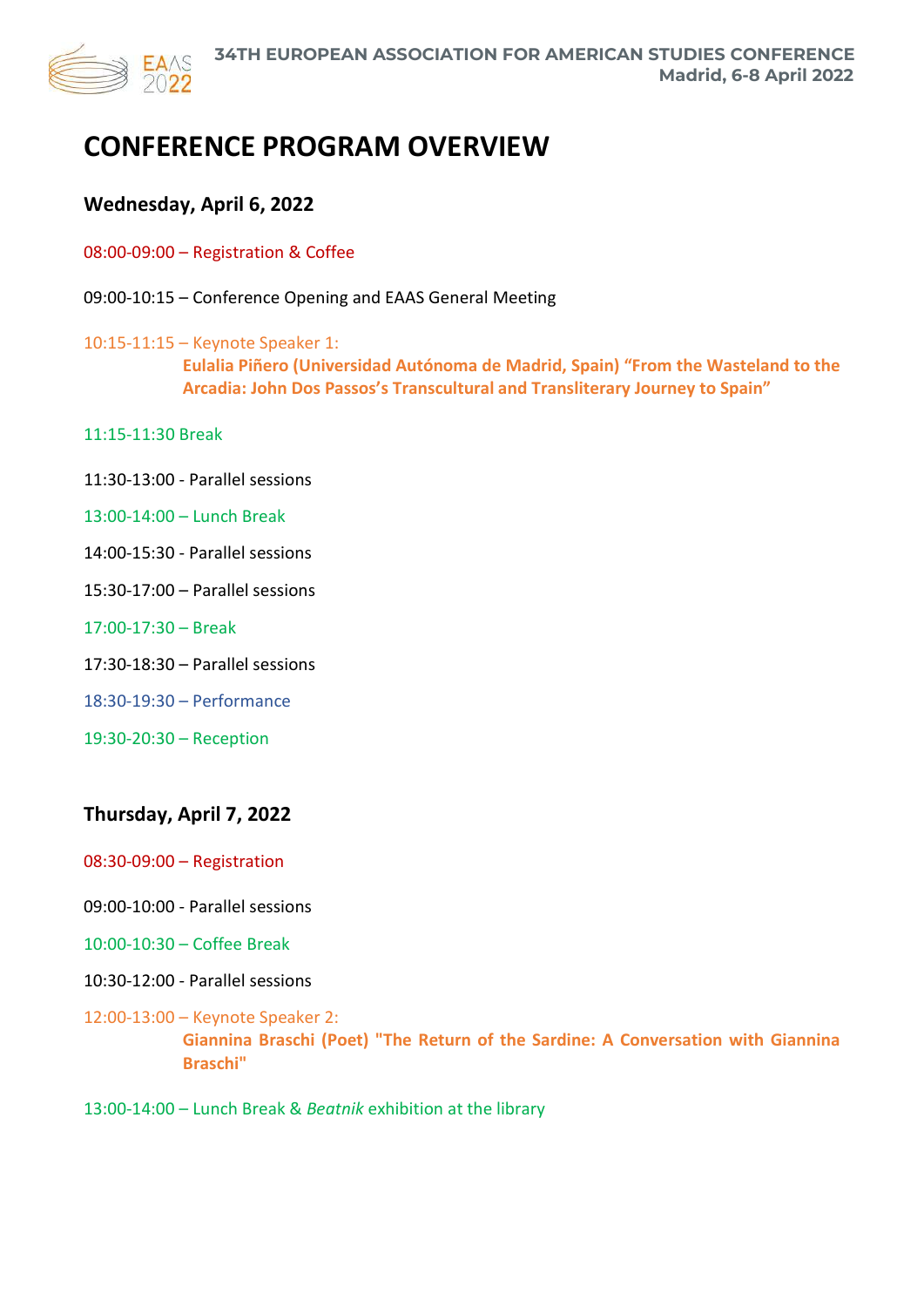

- 14:00-15:30 Parallel sessions
- 15:30-17:00 Parallel sessions
- 17:00-17:30 Break
- 17:30-18:30 Parallel sessions
- 18:30-19:30 Keynote Speaker 3: **David Chinitz (Loyola University, USA) "Does T. S. Eliot Have a Future?"**
- 20:30 Conference Dinner

# **Friday, April 8, 2022**

- 08:30-09:00 Registration
- 09:00-10:00 Parallel sessions
- 10:00-10.30 Coffee Break
- 10:30-12:00 Parallel sessions
- 12:00-13:00 Keynote Speaker 4: **Ramón del Castillo (UNED, Spain) "The Waste Zone: Urban Chronicles from Kevin Lynch to Rebbeca Solnit"**
- 13:00-14:00 Lunch Break
- 14:00-15:30 Parallel sessions
- 15:30-17:00 Parallel sessions

# 17:00-17:30 – Break

- 17:30-18:30 Parallel sessions
- 18:30-19:00 Closure

# **Saturday, April 9, 2022**

09:00-12:00 – Guided Visit and Workshop "American Art from the Thyssen Collection." Thyssen-Bornemisza Museum.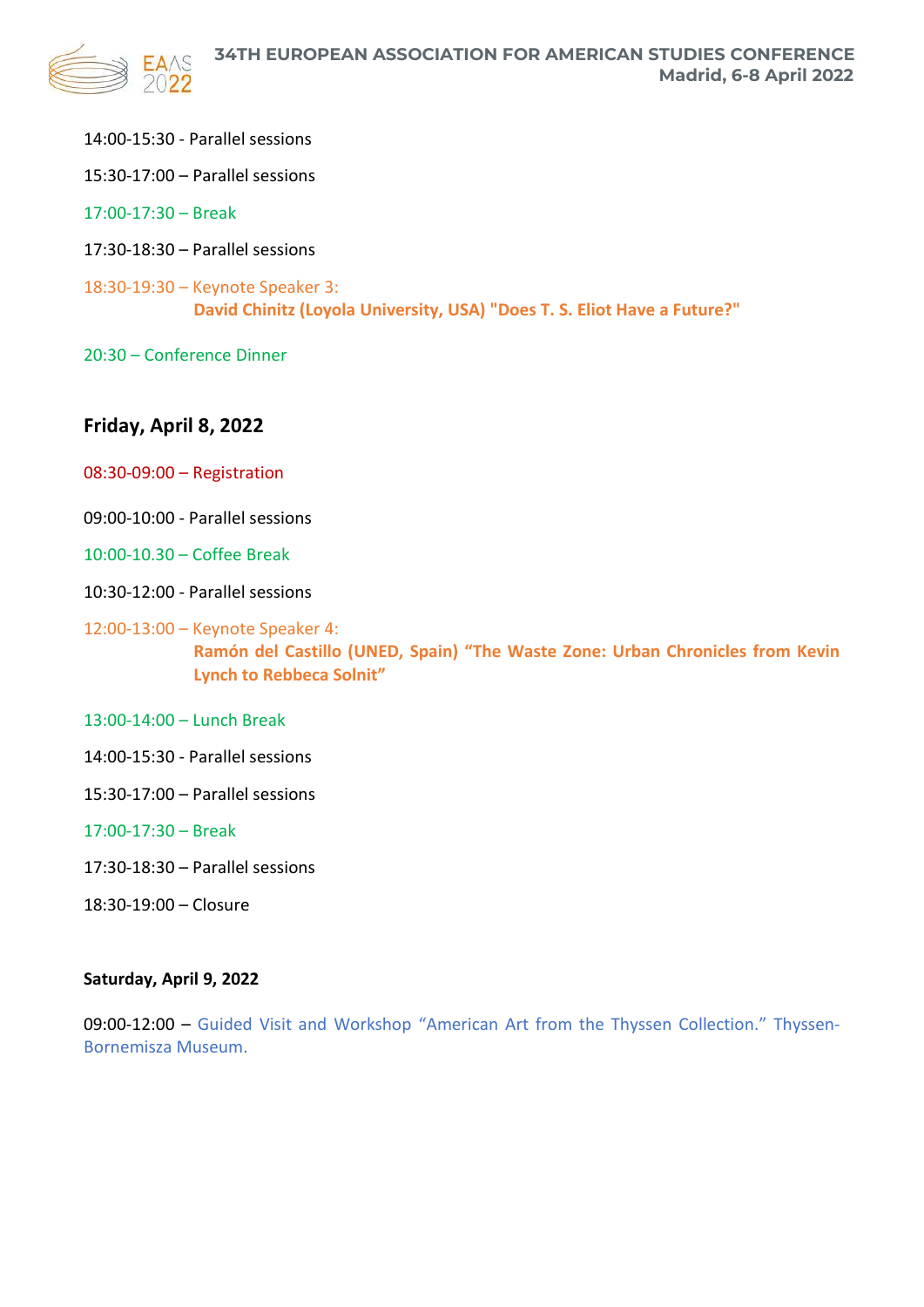

# **KEYNOTE LECTURES**

**Wednesday, April 6, 2022 10:15-11:15 Salón de Actos Humanidades**

**EULALIA PIÑERO (UNIVERSIDAD AUTÓNOMA DE MADRID, SPAIN) "From the Wasteland to the Arcadia: John Dos Passos's Transcultural and Transliterary Journey to Spain"**

**Thursday, April 7, 2022 12:00-13:00 Salón de Actos Humanidades**

**GIANNINA BRASCHI** (POET) **"The Return of the Sardine: A Conversation with Giannina Braschi"**

**Thursday, April 7, 2022 18:30-19:30 Salón de Actos Humanidades**

**DAVID CHINITZ** (LOYOLA UNIVERSITY, USA) **"Does T. S. Eliot Have a Future?"**

**Friday, April 8, 2022 12:00-13:00 Salón de Actos Humanidades**

**RAMÓN DEL CASTILLO** (UNED, SPAIN) **"The Waste Zone: Urban Chronicles from Kevin Lynch to Rebbeca Solnit"**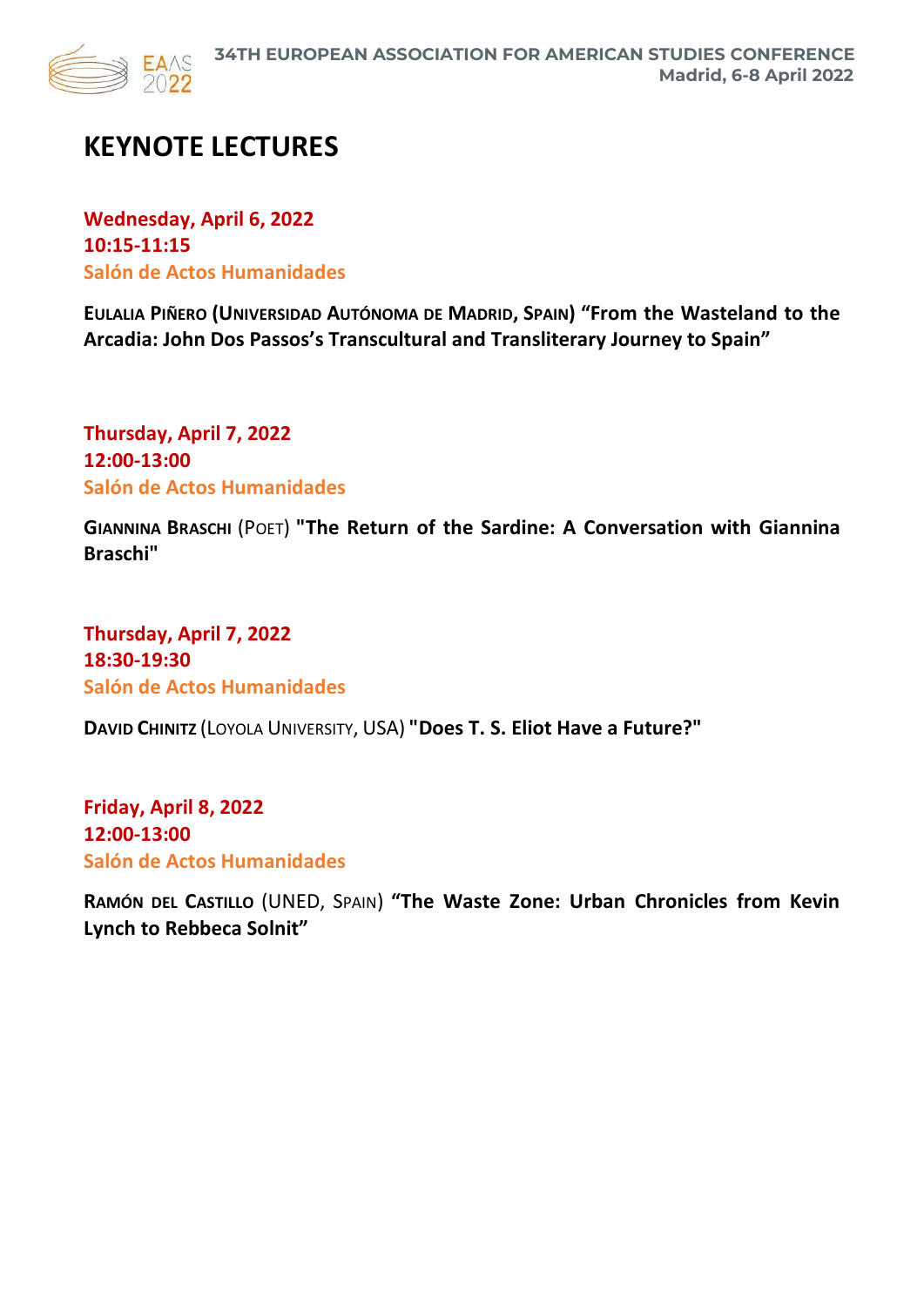

# **PARALLEL SESSIONS**

# **WEDNESDAY, APRIL 6, 2022**

# **Wednesday 11:30-13:00**

# *ROOM A Humanidades*

**Digital and Media Wastelands** Chair: Laura de la Parra (Complutense University, Spain)

Tatiani Rapatzikou (Aristotle University of Thessaloniki, Greece): "Memory Loss and Technological Ephemerality in Reiner Strasser and M.D. Coverley's Digital Poetry"

Eleonora Imbierowicz (University of Wrocław, Poland): "Digital Wastelands: Entering the Grief"

Laura Alvarez Trigo (University of Alcalá, Institute Franklin-UAH, Spain): "Reality as Disposable: The Expendable Digital Image vs. the Desirable Virtual Existence in an AI-generated World"

Nadia Nava Contreras (University of Turku, Finland): "A Land of Wasted Opportunities? Cuba, U.S. Media and Transnational Networked Publics."

# *ROOM B Humanidades*

**Filling the Void: Intersectional Wastelands of Gender and Generations in US-American Culture** Chair: Roberta Maierhofer (Center for Inter-American Studies, University of Graz, Austria)

Barbara Ratzenboeck (Center for Inter-American Studies, University of Graz, Austria): "Interdisciplinary (Waste)lands: Conceptualizing the Intersections of Age and Gender in the Social Sciences and the Humanities"

Nicole Haring (Center for Inter-American Studies, University of Graz, Austria): "Gender and Generations in Contemporary US-American Literature- A Feminist Critique"

[Roberta Maierhofer](https://interamerikanistik.uni-graz.at/en/) (Center for Inter-American Studies, University of Graz, Austria): "Gendered Ageing as Wasteland? An Anocritical Perspective on US-American Literature and Culture"

# *Salón de Actos Económicas*

**Posthuman** Chair: Adriana Kiczkowski (UNED)

Sonia Baelo-Allué (University of Zaragoza, Spain): "The Dangers of the Posthuman: Datafication and Biowaste in Jennifer Egan's "Black Box""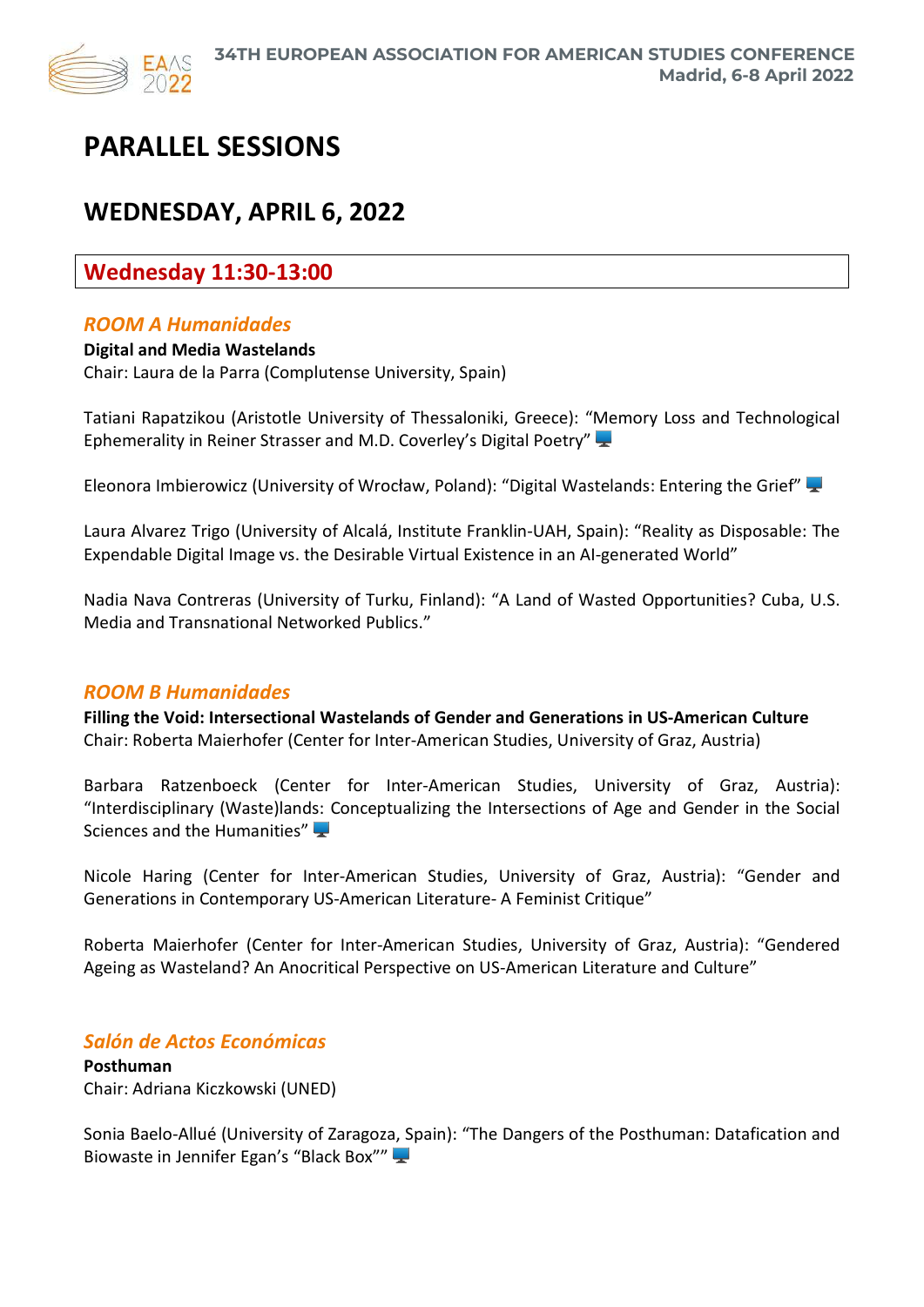

Clare Fisher (University of Leeds, UK): "Trash Can Pedagogy: Julietta Singh's and Jenny Offill's Maternal Dehumanism"

Jens Temmen, (Heinrich-Heine-University Düsseldorf, Germany): ""Mars is a Hellhole": Martian Wastelands, Climate Change, and Discourses of Multiple Earths."

Simona Adinolfi (Ghent University, Belgium): "Notes for a posthuman wasteland: a reading of the "Echo Canyon" section in Valeria Luiselli's *Lost Children Archive*"

# *Salón de Actos Políticas*

**Economy / Capitalism** Chair: Ricardo Menéndez (UNED)

Viola Marchi (University of Bern, Switzerland): "Junk Phantasmagorias: The Economy of Waste in Ralph Ellison's *Invisible Man*"

Abigail Fagan (Leibniz Universität Hannover, Germany): "Thinking Compost Instead of Waste: Comparisons of Nature and Capitalism in Progressive Era Literature"

Sven Cvek (Faculty of Humanities and Social Sciences Zagreb, Croatia): "Periphery as Wasteland and the Injuries of Class"

Anna Marta Marini (Instituto Franklin-UAH, Spain): "The Common Meat: Food Privilege, Extinction, and Waste in Starved"

# *ROOM A Derecho*

#### **American Frontier(s)**

Chair: Juan José Arroyo, University Complutense, Spain

Dario Fazzi (Roosevelt Institute for American Studies / Leiden University, Netherlands): "Ban the Burn: The Trans-Local Campaign against Ocean Incineration, 1974-1988"

Lucie Genay (University of Limoges, France): "Operation Desert Glow: Nuclear Wastelanding in the US West"

Mikko Saikku (University of Helsinki, Finland): "Manly Nations through Nature: "Frontier, Wilderness, Hunting, and Social Class in North America and the Nordic Countries"

Álvaro Albarrán Gutiérrez (University of Seville, Spain): "(Re)Writing the Borderline: Inclusionary and Exclusionary Wastelands in Philip Freneau's Revolutionary Propaganda"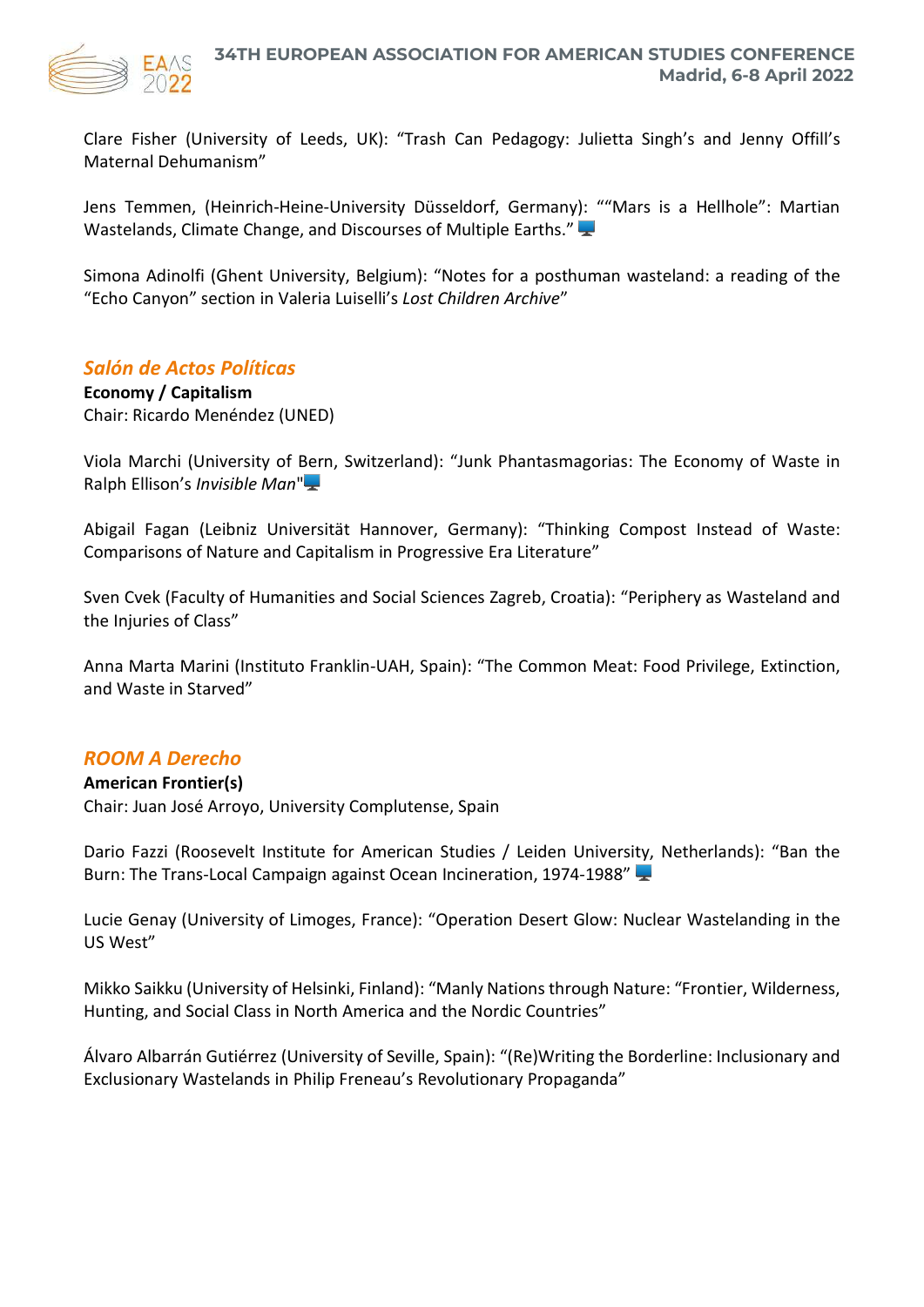

# *ROOM B Derecho*

# **"Houses, Waste, and Intertemporality in the Nineteenth Century: Thoreau, Hawthorne, Melville, and James"**

Chair: Rodrigo Andrés (Universitat de Barcelona, Spain)

Michael Jonik (University of Sussex, UK): "This 'Humane-house': Dwelling and Wreckage in Thoreau's *Cape Cod*"

Nicholas Spengler (Universitat Autònoma de Barcelona, Spain): "Laying Waste to Domestic Space: Black Servitude and Insurrection in Hawthorne and Melville"

David Fontanals (Universitat de Barcelona, Spain): "Between the Archive of Familial Memory and the Deposit of Waste: Domestic Spaces of Glory and Decay in Henry James's *The American*"

# *ROOM 2 Humanidades*

#### **Environment and Ecocriticism I**

Chair: Diana Villanueva (University of Extremadura. Research Group CILEM. LINGLAP Institute, UEx. GIECO, Franklin Institute, UAH, Spain)

Artemis Michailidou (Hellenic Military Academy, Greece): "Waste, Storytelling and Redemption in John Gregory Brown's *A Thousand Miles from Nowhere*"

Svetlana Seibel (Saarland University, Germany): "Living with Whales: On Modes of Relationality in Whale Narratives"

Inna Sukhenko (University of Helsinki, Finland): "Literary Imaginaries of Nuclear Waste Management in U.S. Nuclear Fiction: Mason's an Atomic Romance and Reich's Bombshell"

Diana Villanueva-Romero (University of Extremadura. Research Group CILEM. LINGLAP Institute, UEx. GIECO, Franklin Institute, UAH, Spain): "Birding as Healing in Terry Tempest Williams's *Refuge* (1991)"

# **Wednesday 14:00-15:30**

# *ROOM A Humanidades*

**New Eden or Wilderness? Land of Plenty or Wasteland? Fictional Representations of America the Beautiful as Seen by the Racial Other**

Chair: Yuri Stulov (Independent Researcher, Belarus)

Natalia Vysotska (Kyiv National Linguistics University, Ukraine): "Toni Morrison's *A Mercy* as a Parable of the Rise and Fall of American (Female) Utopia"

Olga Nesmelova and Arina Shevchenko (Kazan Federal University, Russia): "Lost America, Found Africa: The Land of Promise vs. The Land of Origin in Chimamanda Ngozi Adichie's Fiction"

Yuri Stulov (Independent researcher, Belarus): "*Philadelphia Fire* by John Edgar Wideman as a picture of deterioration, hopelessness and wasted opportunities"  $\blacktriangleright$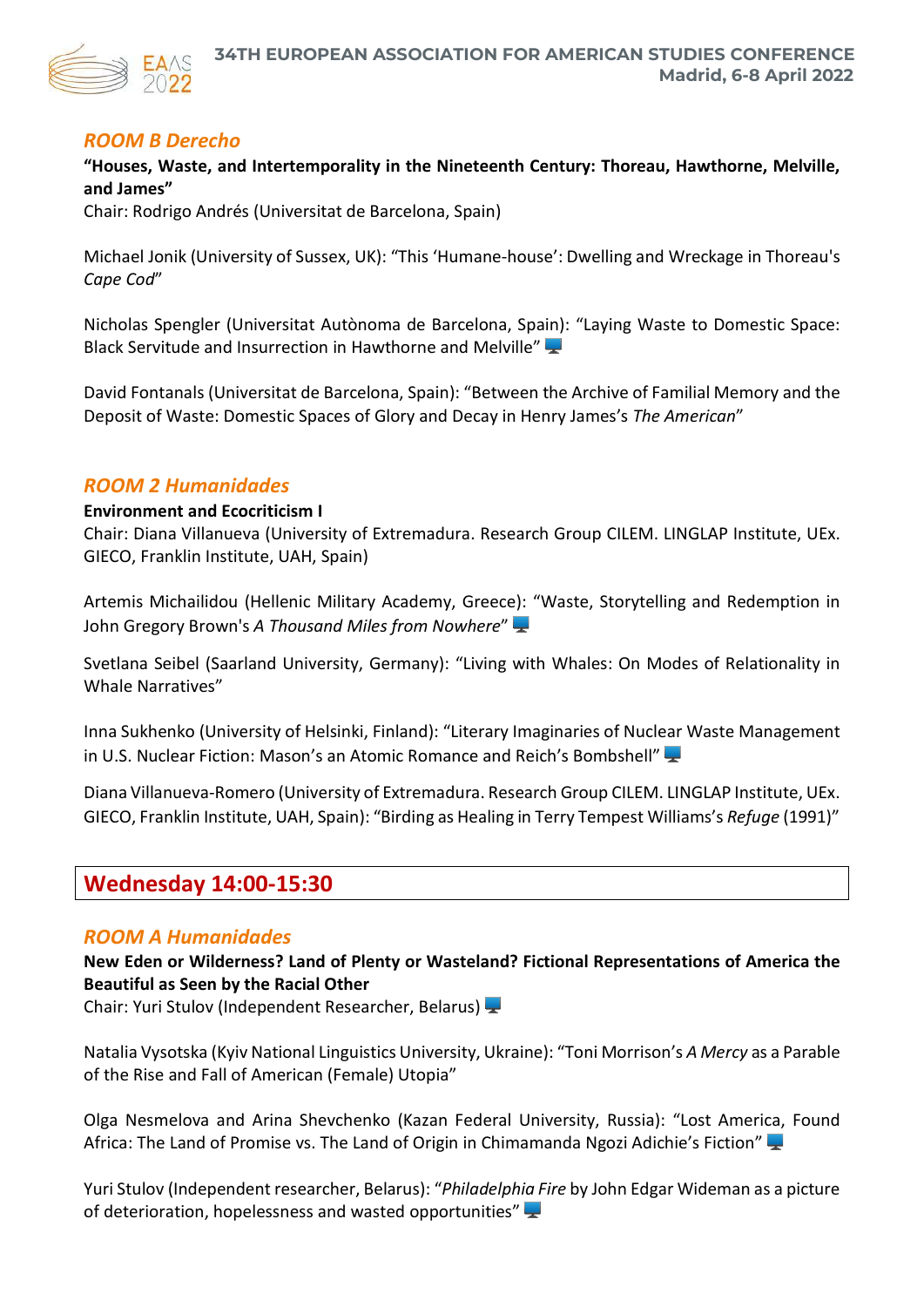

# *ROOM B Humanidades*

**Eliot I** Chair: Dídac Llorens (UNED, Spain)

Milica Stanković (University of Belgrade, Serbia): "Yoknapatawpha as a Wasteland: What William Faulkner Owes to T.S. Eliot"

Ivona Laushevikj (Ss. Cyril and Methodius University, Macedonia): "A Heap of Broken Images: The Mythic Method in *The Waste Land, As I Lay Dying*, and *Sanctuary*"

Nadira Wallace (Royal Holloway, University of London, UK): "Crane's Brooklyn Bridge versus Eliot's London Bridge"

Cristiana Brunetti (La Sapienza Università di Roma, Italy): "For a Revision of *The Waste Land* in *The Bridge* by Hart Crane"

# *Salón de Actos Económicas*

**Disposability and Non-Grievability of Bodies, Necropolitics** Chair: Aleksandra Izgarjan (University of Novi Sad, Serbia)

Alisa Preusser (University of Potsdam, Germany): "Resisting Waste Colonialism: Indigenous Literary Interventions"

Elisa Bordin (Ca' Foscari University, Venice, Italy): "Those Who Can Die Ungrieved: Atomic Waste, Scientific Research, and Necropolitics in Chris Abani's *The Secret History of Las Vegas*"

Aleksandra Izgarjan and Jovana Markovic (University of Novi Sad, Serbia): "Necropolitics in Richard Wagamese's *Indian Horse* and Louise Erdrich's *The Night Watchman*"

# *Salón de Actos Políticas*

**Spatial Violence in Black Wastelands: the Politics of Race and Class in Black Houses and Neighborhoods**

Chair: Cristina Alsina Rísquez (Universitat de Barcelona, Spain)

Toni R. Juncosa (Universitat de Barcelona, Spain): "'A House Swollen with the Dead': HIV, Domestic Space, and Grief in Danez Smith's Verse"

Eva Puyuelo (Universitat de Barcelona, Spain): " 'Tumbling Down in Rot': The House and the City in Richard Wright's *Native Son* (1940)"

Vicent Cucarella-Ramon (Universitat de València, Spain): "Dirt and (Un)Home over the (African) American Dream: Southern Wastelands and the Politics of Space in Sarah M. Broom's *The Yellow House"*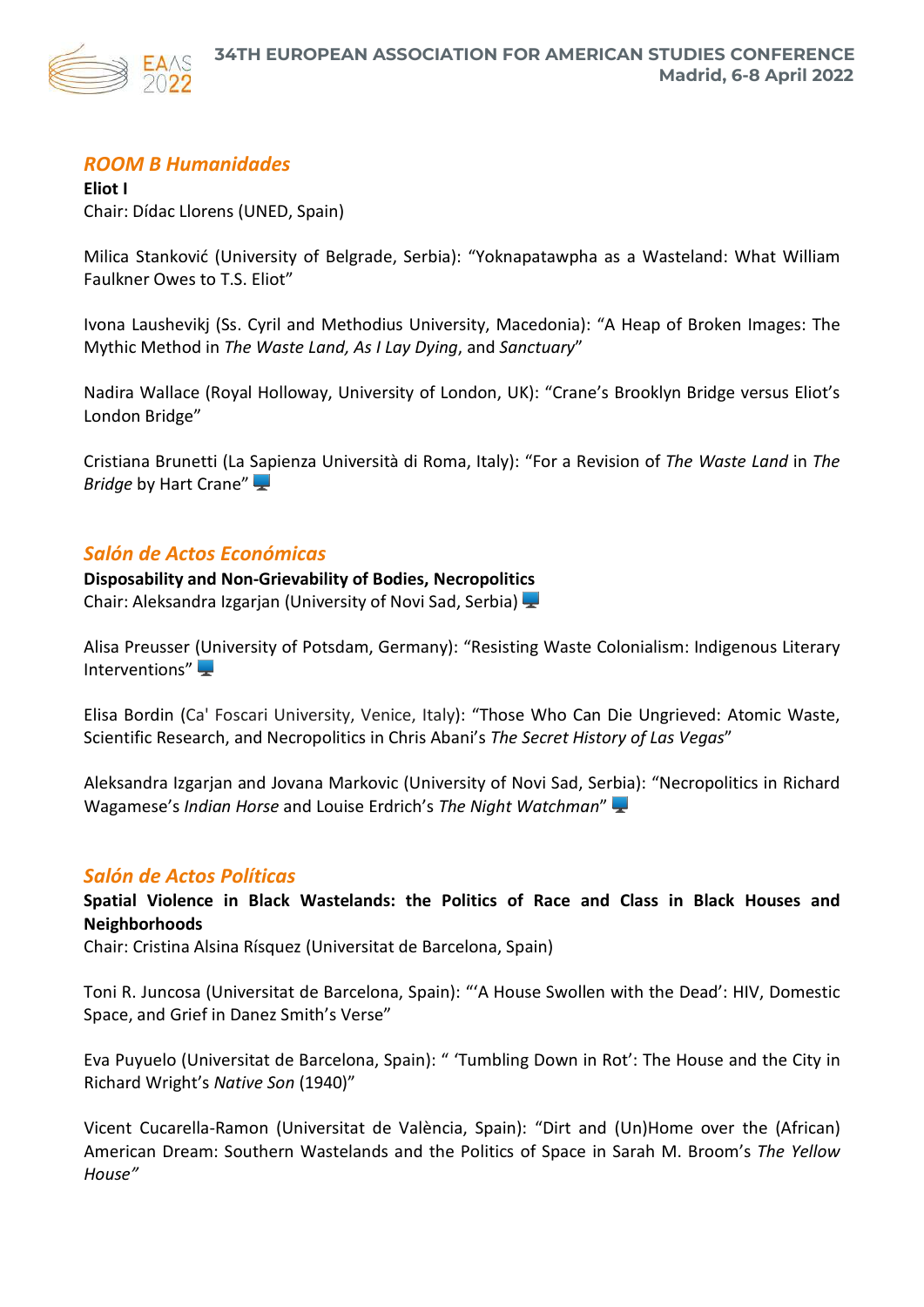# *ROOM A Derecho*

**Photography** Chair: Juan Antonio Sánchez (UNED)

Alan Garrigan (UCD, Ireland): "Confronting Eradication: David Wojnarowicz and the Representation of Ruin"

Matthew Harrison Tedford (University of California, Santa Cruz, USA): "Portals of the Past: Alma Lavenson's Gold Mining Photographs and the Continuity of History"

Alicja Relidzyńska (University of Warsaw, Poland): "Aestheticized Wastelands in Dana Yurcisin's photographs" $\blacktriangleright$ 

# *ROOM B Derecho*

**U.S. Foreign Affairs** Chair: Luz Arroyo (UNED)

Jan Pajor (Uniwersytet Łódzki, Poland): "The Department of State, American Businessmen, and a Wasted Opportunity for Economic Expansion in China during World War I"

Rachel Wellhausen (University of Texas at Austin, USA): "Leveraging Foreign Garbage: Developing Democracies in the Global Waste Trade"

Daniela Rossini (University of Roma Tre, Italy): "Confronting the Wastelands of World War One: The American Red Cross in Italy and the Birth of Humanitarism"

Krzysztof Siwek (University of Wroclaw, Poland): "A Failed Ideal? American Universalism and the Central-Eastern Europe in the 20<sup>th</sup> century"

# *ROOM 2 Humanidades*

# **Wasted Land: Modernism, Modernities, Intoxications**

Chair: Jeremy Williams (Freie Universität Berlin, Germany)

Julia Charlotte Birnbaum (Eberhard Karls Universität Tübingen, Germany): "Intoxicated Spaces: Traces of Industrialisation across Ideological Borders"

Ferdinand Nyberg (Eberhard Karls Universität Tübingen, Germany): "*Capitalism Plus Dope Equals Genocide*: Modernity, Toxicity, and Escape in Black Power Thought"

Jeremy Williams (Freie Universität Berlin, Germany): "Stop Making Sense: Space, Disorder, and the Possibility of a New"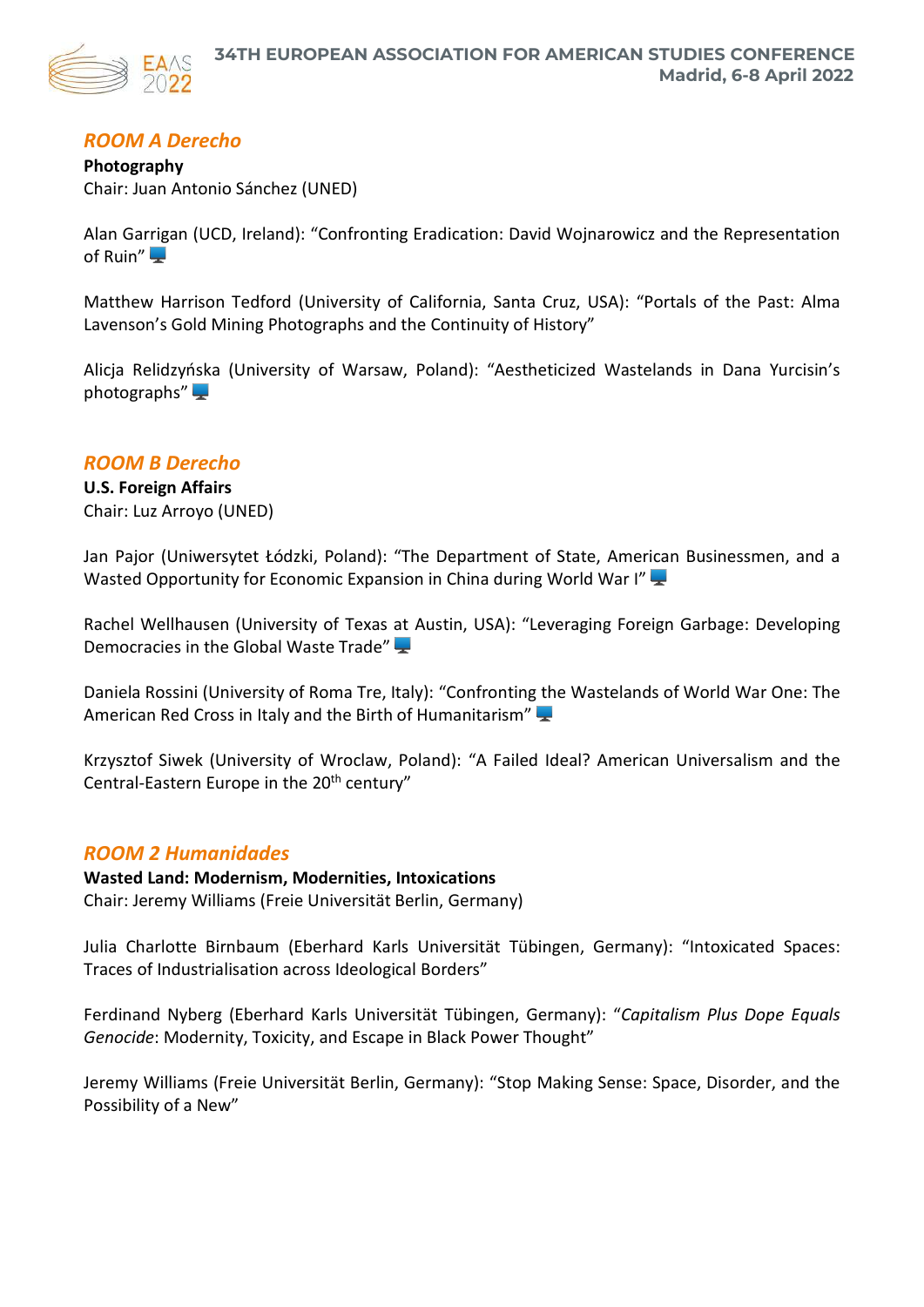

# **Wednesday 15:30-17:00**

# *ROOM A Humanidades*

# **Maps of Stolen Lands: Native Americans Resignifying the Wastelands in the US I**

Chair: Silvia Martínez Falquina (University of Zaragoza, Spain)

Gordon Henry (White Earth Anishinaabe, Michigan State University, USA): "University Land Acknowledgements as Implicit Reinforcement of Settler Colonial Privilege"

Jesse Peters (Fort Lewis College, USA): "From Boarding School to Land Acknowledgement: Mapping Stolen History at Fort Lewis College"

Silvia Martínez Falquina, (University of Zaragoza, Spain): "Toni Jensen's "Women in the Fracklands": Violence and Survival on Stolen Lands"

# *ROOM B Humanidades*

#### **Myth / American Dream**

**College** 

Chair: Aitor Ibarrola (University of Deusto, Spain)

Peter Conlin, (The Boredom Society of the West Midlands, UK): "Revaluation in the Wastescapes of YouTube? Reflections on the Critical Purchase of Waste Culture in 21st Century Media Environments"

Joanna Lapinska (Universität Wien, Austria) "'Your Secret Island of Relaxation and Peace.' Discourse of Hopelessness and Regeneration in the Descriptions of YouTube Channels by American ASMR Creators"

Larisa Mikhaylova (Lomonosov Moscow State University, Russia): "Counter-Ozimandian Approach to Preserving Human Achievements in American Culture"

Aitor Ibarrola (University of Deusto, Spain): "*Nomadland* by Jessica Bruder or the End of the American Dream"

# *Salón de Actos Económicas*

**Representative Wastelands (DICE Network)** Chair: Cécile Heim (University of Lausanne, Switzerland)

Amaia Soroa Bacaicoa (Universtiy of the Basque Country, Spain): "'Stop Sweeping it under the rug': Mental Health Advocacy in Dior Vargas's *The Color of My Mind"*

Atalie Gerhard (Saarland University, Germany): "The Borders of Humanity: Pursuing a Connection between Indigenous Women's Life Narratives of Victimization and Indigenous Discourse Surrounding the Keystone Pipeline"

Timothy Petete (University of Central Oklahoma, USA): "Native WasteLand and Media Arts: The Visual Sovereignty of *Reservation Dogs*"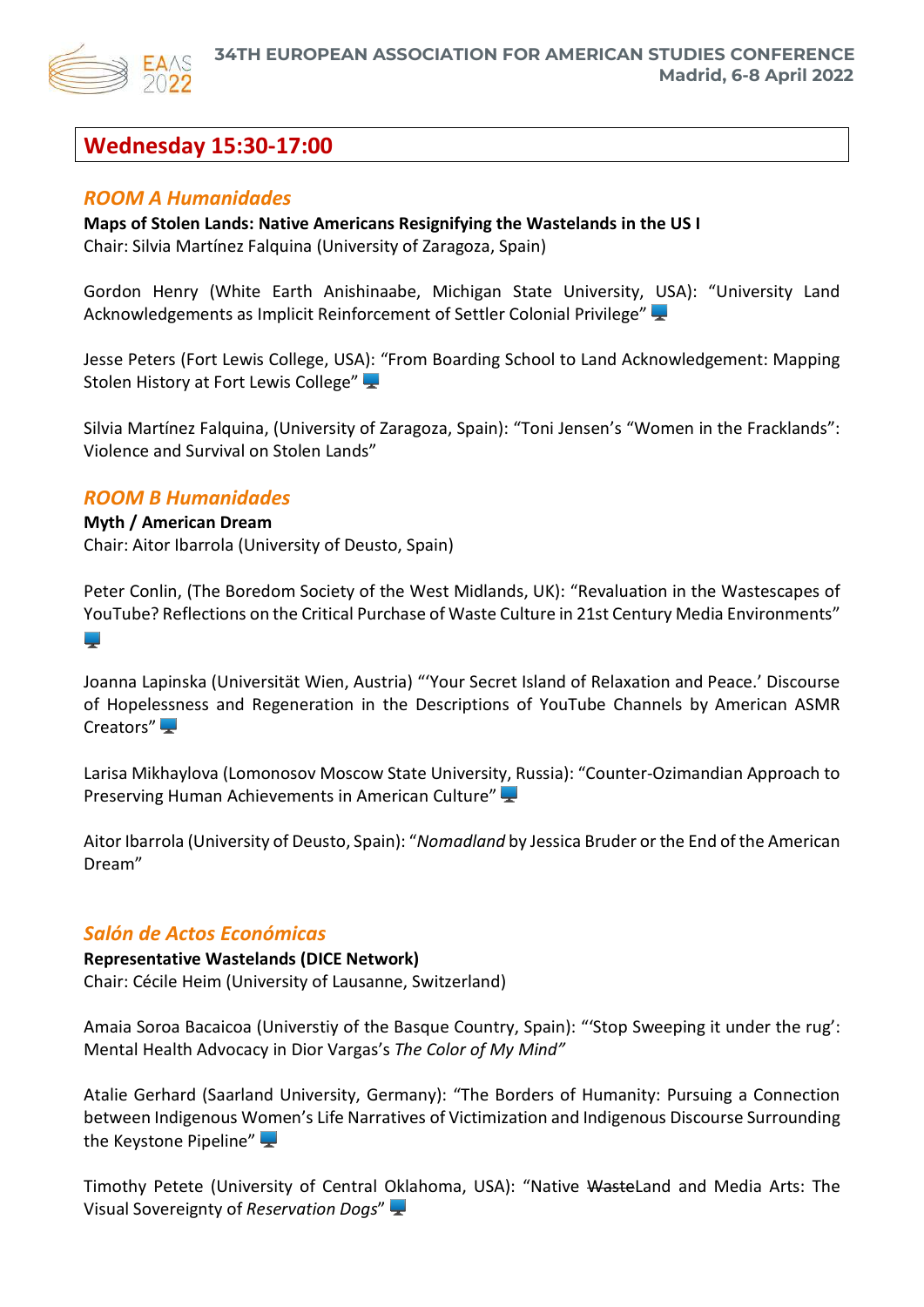

# *Salón de Actos Políticas*

**Space**  Chair: Cristina Alsina (Universitat de Barcelona, Spain)

Frederick Reinprecht (Center for Inter-American Studies, University of Graz, Austria): "Fear and Loathing in the Anthropocene/Capitalocene: Literary Representations of Space, Waste, and Exhaustion in the work of Hunter S. Thompson"

**Madrid, 6-8 April 2022**

Clara Román (UAB, Spain): "Undoing the House: The House as a Non-Place in the Stories of Raymond Carver"

Laura Rodríguez Arnaiz(Complutense University of Madrid, Spain): "'Experience Distorts Perception': Addressing the Unrepresentable and Escaping the Domestic Restraints in David Danson and Matt Ruff's Alternative History Novels."

Paola A. Nardi (University of Genua, Italy): "Wastelands in Toni Morrison's Narrative"

# *ROOM A Derecho*

**Politics and Moral Waste**  Chair: Tom Byers (University of Louisville, USA)

Sofie Sabbioni (University of Basel, Switzerland): "The Age of Degeneracy: The U.S. as Moral and Cultural Wasteland in Speculative Fiction of the Contemporary American Radical Right"

Beatrice Melodia Festa (University of Verona, Italy): "Faulkner's Wasteland: Decadence and the Moral Crisis in *The Sound and the Fury* and *Absalom Absalom*"

Benita Heiskanen (University of Turku, Finland): "Post-'War on Terror' Imaginaries of Moral Waste"

Juanjo Bermudez de Castro (University of the Balearic Islands, Spain): "So Many Lives and So Much Money Wasted: Twenty Years of War in Afghanistan (2001-2021) in American Fiction"

# *ROOM B Derecho*

# **Heroic Quests and Wastelands Crossed**

Chair: Juan José Arroyo Paniagua (Complutense University of Madrid, Spain)

Katherine Ann Roberts (Wilfrid Laurier University, Canada): "Women Crossing Over: Unorthodox Spaces of Migration in Two Mexican-American Novels"

Steven K. McClain (Universidad del Norte, Colombia): "The Linguistic Wastelands of Octavia E. Butler's 'Speech Sounds'"

Juan José Arroyo Paniagua (Complutense University of Madrid, Spain): "Wastelands in Christopher Nolan"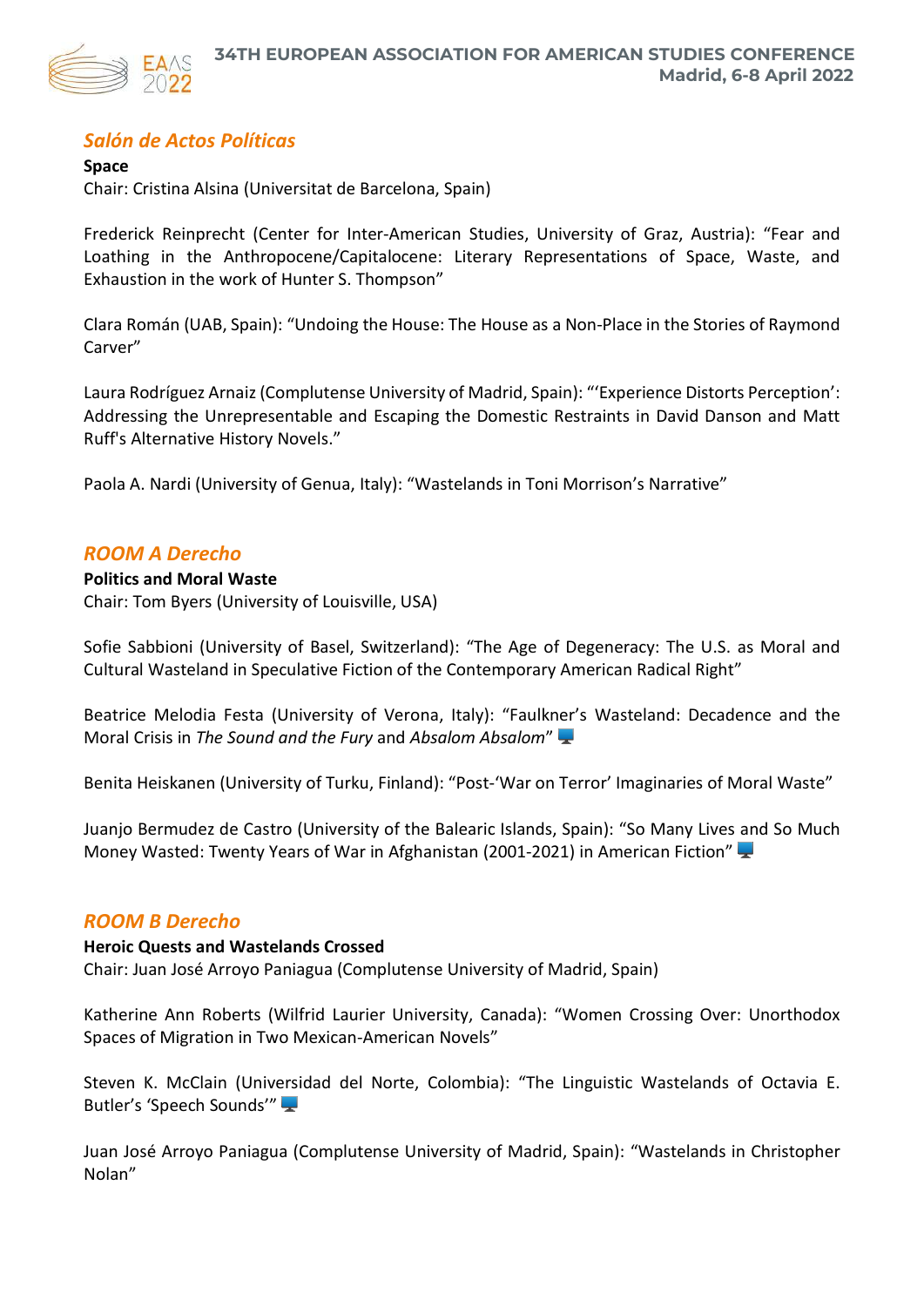

# *ROOM 2 Humanidades*

**Electronic Wastelands? Panel I: Information Management, Cultural Memory, and the Challenges of Digitality (EAAS Digital Studies Network)**

Chair: Stefan Brandt (University of Graz, Austria), Tatiani Rapatzikou (Aristotle University of Thessaloniki, Greece), and Frank Mehring (Radboud Universiteit, Nethelands)

William Blick (Queensborough Community College of the City University of New York, USA): "The Real Deal: Information Literacy Instruction and Fake News in American Politics and Culture"

John Rodzvilla (Emerson College in Boston, USA): "The Hollowed-Out Bookstore: Amazon's Promotion of Titles of 'Empty Discourses' in Their Online Bookstore"

Vasileios N. Delioglanis (Independent Researcher, Greece) and Paschalia Mitskidou (Aristotle University of Thessaloniki, Greece): "Preserving American Cultural Memory: The Case of the Wayback Machine Web Archive"

# **Wednesday 17:30-18:30**

# *ROOM A Humanidades*

**ROUNDTABLE: Human Waste: Embodied Vulnerabilities in the 4th Industrial Revolution** Chair: Miriam Fernandez Santiago (University of Granada)

Francisco Collado Rodríguez (University of Zaragoza, Spain) Cristina Gámez Fernandez (University of Córdoba, Spain) Ana Chapman (University of Málaga, Spain) Javier Martin Párraga (University of Córdoba, Spain)

# *ROOM B Humanidades*

**Eliot II** Chair: Rebeca Gualberto Valverde (Complutense University of Madrid, Spain)

Julia Rojo de Castro (Complutense University of Madrid, Spain): "*The Catcher in the Rye* and the Wastelands of Capitalism: A Specular Deconstruction"

Susan Morrison (Texas State University, USA): "Material and Metaphoric Waste: Toxicity and Redemption *The Bluest Eye, The Road,* and *The Four Quartets*"

Ester Díaz Morillo (UNED, Spain): "The Urban Wasteland as Theatrical Space in Andrew Lloyd Webber's *Cats*"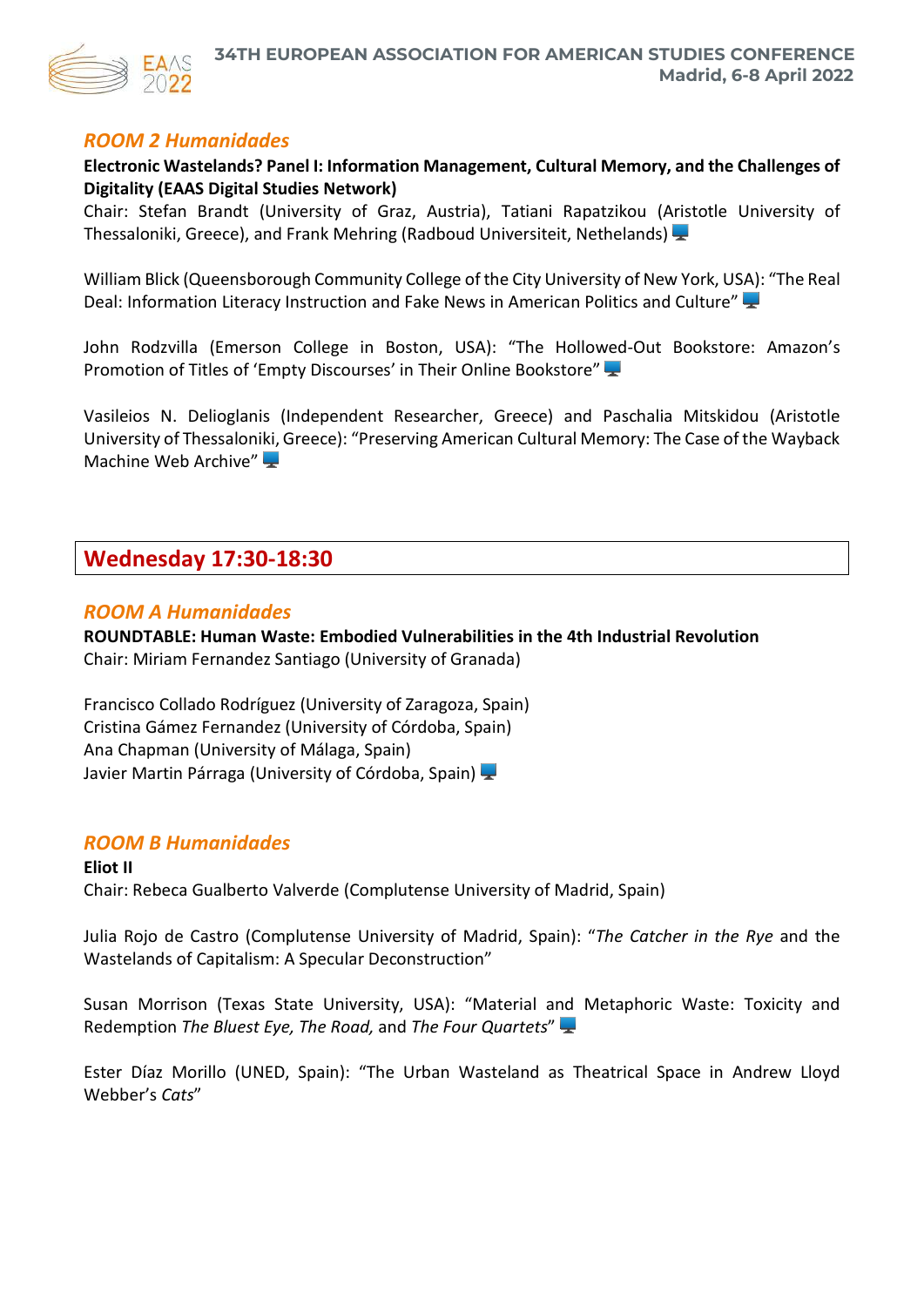

# *Salón de Actos Económicas*

**ROUNDTABLE: Methodological Wastelands: Working on Decolonial, Indigenous, Critical Ethnic, Black, Asian, and/or Latinx Studies from or with Europe (DICE Network)** Chair: Cécile Heim (University of Lausanne, Switzerland)

David Stirrup (University of Kent, UK) Timothy Petete (University of Central Oklahoma, USA) Rocio Davis (University of Pamplona, Spain) Dorothea Fischer-Hornung (Universität Hedelberg, Germany) Amaia Soroa Bacaicoa (University of the Basque Country, Spain)

# *Salón de Actos Políticas*

# **Environment & Ecocriticism II**

Chair: Juan Ignacio Oliva (University of La Laguna, Spain)

Paula Granda (Independent Scholar, Spain): "Disposability and degradation in Jesmyn Ward's *Salvage the Bones*: characters as waste and spaces as a wasteland"

Catalina Bonati (TU Dresden, UK): "The Living Wasteland: Modified Nature in Octavia E. Butler's *Lilith's Brood*"

Lorenzo Gineprini (University of Cologne, Germany): "For a Material Understanding of Waste"

# *ROOM A Derecho*

**Science Fiction** Chair: Isabel Guerrero (UNED, Spain)

Lea Espinoza Garrido (University of Wuppertal, Germany): "Desert Power, Desert Thinking – New Epistemologies of the Wasteland in Denis Villeneuve's *Dune* (2021)"

Mehdi Achouche (Sorbonne Paris Nord University, France): "Counterculture Wasteland: Peter Fonda's *Idaho Transfer* (1973)"

James Deutsch (Smithsonian Center for Folklife and Cultural Heritage, USA): "*A Boy and His Dog* in the Emotional and Physical Wastelands of 2024"

# *ROOM B Derecho*

# **ROUNDTABLE: A Future Vision: Roundtable on Teaching for Change**

Chair: Elizabeth Duclos-Orsello (Salem State University, USA), and Ingrid Gessner (University College of Education Vorarlberg, Austria)

Lydia Plath (University of Warwick, UK) Klara-Stephanie Szlezák (Univ. of Passau / Gymnasium Neutraubling, Germany) Elizabeth Duclos-Orsello (Salem State University, USA) Ingrid Gessner (University College of Education Vorarlberg, Austria)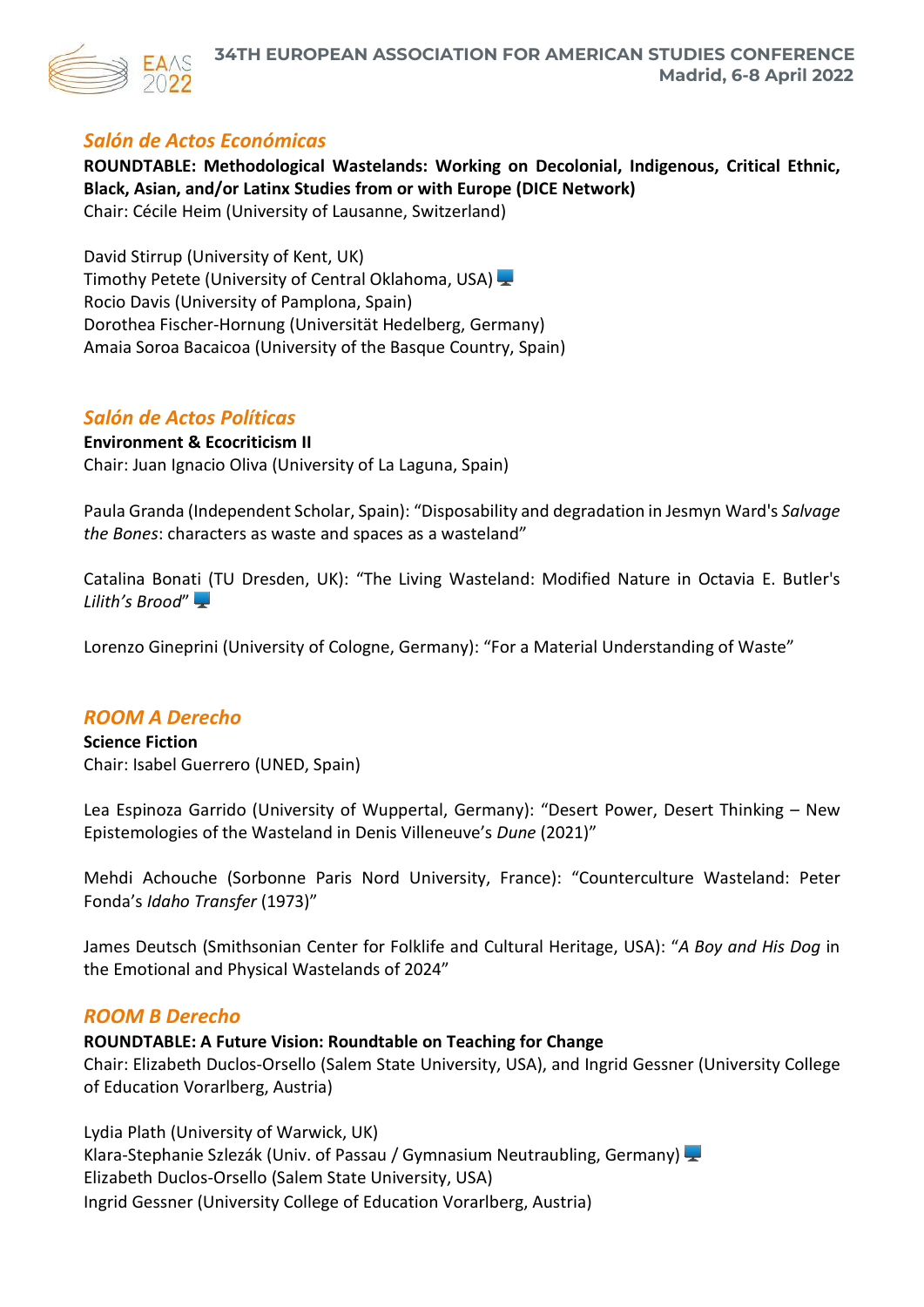

# *ROOM 2 Humanidades*

**ROUNDTABLE: Waste, Ruins, and What Remains (EAAS Poetry Network)** Chair: James Dowthwaite (Friedrich-Schiller-Universität Jena, Germany)

Ellen Hinsey Philip McGowan (Queen's University Belfast, UK) Lucy Cheseldine (University of Leeds, UK) Andrew Gross (University of Göttingen, Germany)

# **THURSDAY, APRIL 7, 2022**

# **Thursday 9:00-10:00**

# *ROOM A Humanidades*

**Native Americans** Chair: Silvia Martínez Falquina (University of Zaragoza)

Vahit Yasayan (Erzurum Technical University, Turkey): "Wandering into the Wasteland: Representations of Environment and Natural Space in Leslie Marmon Silko's *Gardens in the Dunes*"

María Elena Serrano Moya (University of Alcalá, Spain): "Indian Reservations as Cultural and Human Wastelands in the Film Industry"

Marek Paryź (University of Warsaw, Poland): "American Wastelands of Today: Depictions of Indian Reservations in the U.S. in Contemporary Polish Non-Fiction"

# *ROOM B Humanidades*

**Romantic and Emotional Wastelands I** Chair: Francesc Gámez (UNED)

Marie Dücker (University of Graz, Austria): "Embodying Physical and Romantic Wastelands in the Expression of Non-Normative Gender in Carson McCullers's *The Ballad of the Sad Café*"

Elisabetta Marino (University of Rome Tor Vergata, Italy): "From Wastelands to Homelands: Travelling Maria Mazziotti Gillan's 'Open Road' in *When the Stars Were Still Visible*"

Sandra Tausel (University of Innsbruck, Austria): "Wastelands of First Love: A Conceptualization of Falling Out of Love in Contemporary Young Adult Literature"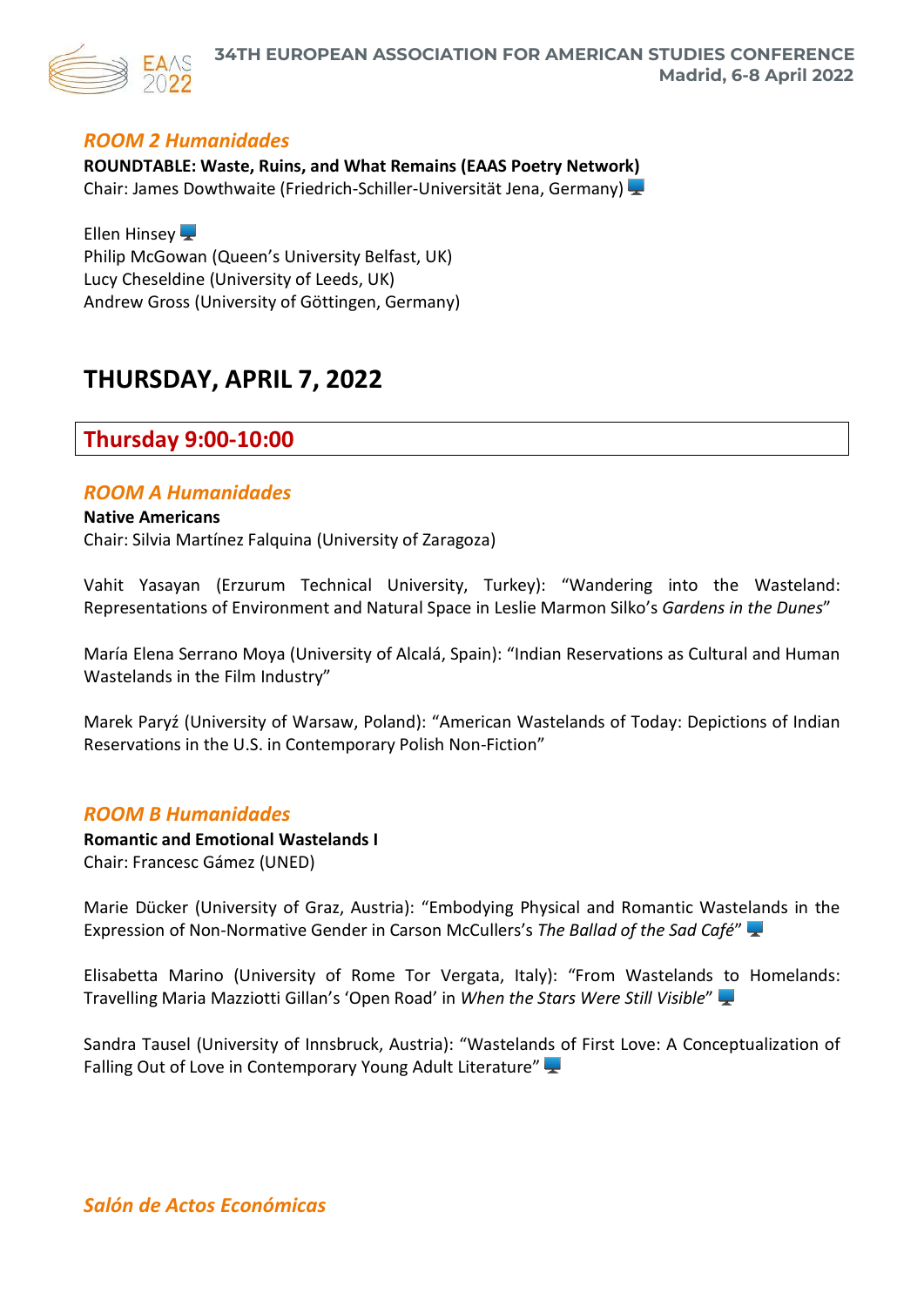

# **Body/Memory Waste in Neurological Illness Fiction**

Chair: Pascale Antolin (University Bordeaux Montaigne, France)

Battisti, Chiara (University of Verona, Italy): "Detecting Alzheimer's in *Turn of Mind* by Alice LaPlante."

Cecilia Beecher Martins (University of Lisboa, Portugal): "Cinematic Visualization of Alzheimer's in the First Person in *Still Alice*."

Pascale Antolin (University Bordeaux Montaigne, France): "Neurological Disorder and Psychological Realism in Lisa Genova's *Every Note Played*."

# *Salón de Actos Políticas*

# **Dystopia / Speculative Fiction / Science Fiction I**

Chair: Carmen Méndez (University Complutense of Madrid, Spain)

Cristina Dodson-Castillón (University of Seville, Spain): "Wastage, Neoliberalism, and War: Analyzing Omar El Akkad's *American War*"

Paula Barba Guerrero (University of Salamanca, Spain): "Of Emotion and Dis/location: Damaged Land and Echoed Spaces in N. K. Jemisin's *The Fifth Season*"

Alessandra Calanchi (University of Urbino, Italy): "Make Earth Great Again: From Westlands to Wastelands" $\blacksquare$ 

# *ROOM A Derecho*

# **Poetry**

Chair: Sofía Martinicorena (University Complutense of Madrid)

Leonor María Martínez Serrano (University of Córdoba, Spain): "Anthropogenic Wastelands in the Poetry of Robert Hass"

Malgorzata Myk (University of Lodz, Poland): "'Memories of Overdevelopment': Kevin Davies' Poetics of Techné and Information Waste"

Paula Currás-Prada and Martín Praga (Universidade da Coruña, Spain): "'Make It Now': Instagram, Poetry and the Question of Immediacy"

# *ROOM B Derecho*

**Dystopia / Neoliberalism in Media** Chair: Ricardo Menéndez (UNED)

Jéssica Bispo, Nova (University of Lisbon NOVA-FCSH, Portugal): "To the World that Was. Mankind Shall Never See Its Like Again": An Analysis of *Fallout's Wasteland"*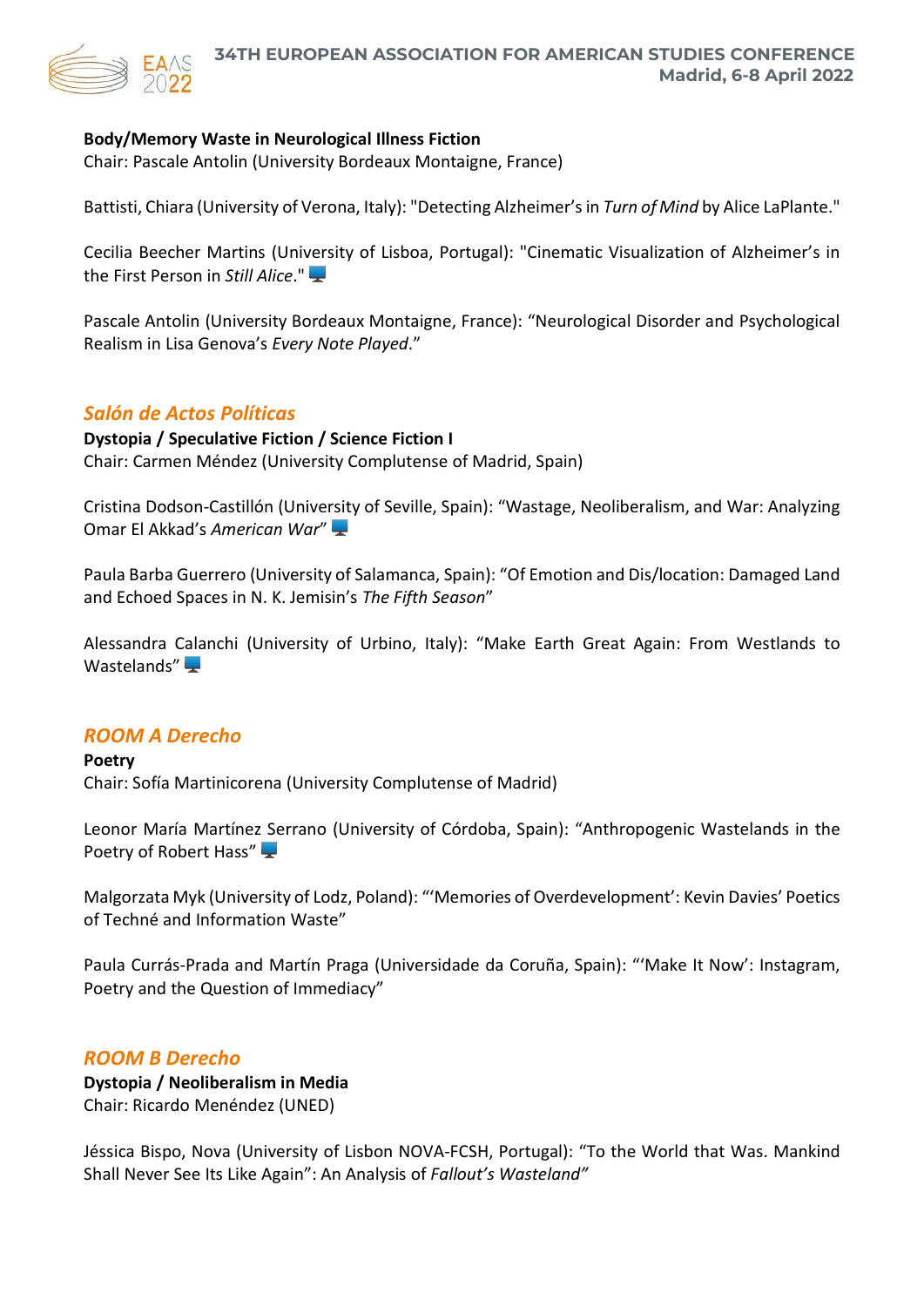

Valentina Romanzi, (University of Verona, Italy): "Stuck in Reverse: Post-Apocalyptic Dystopias and the Error of Rebound"

Arthur Redding (York University, Canada): "Urban Wastelands and Proletarian Cinema: The Cityscapes of Jules Dassin"

# *ROOM 2 Humanidades*

**Gender Studies I** Chair: Adriana Kiczkowski (UNED)

Zuzanna Zarebska (University of Lisbon, Portugal): "Siri Hustvedt *The Summer Without Men*, Ageing, Loss and the Redefinition of the Self"

Pekka M. Kolehmainen (University of Turku, Finland): "Teenagers in the Feminist Wasteland: The Antifeminist Co-optation of Beavis and Butt-Head"

Mairead Casey (National University of Ireland, Ireland): "It Echoed Loudly within Him because He Was Hollow at the Core: Male Possession Horror and Emotional Wasteland in Babak Anvari's *Wounds* (2019)"

# **Thursday 10:30-12:00**

# *ROOM A Humanidades*

**Toxic Tales I: Literature of Waste in Post-Industrial North America**

Chair: Elsa del Campo Ramírez (Universidad Nebrija, Spain)

Begoña Simal González (Universidade da Coruña, Spain): "From Toxic to Holy Waste: Muriel Rukeyser's *The Book of the Dead* and A.R. Ammons's *Garbage"*

Pedro Carmona Rodríguez (Universidad de La Laguna, Spain): "'Gardening in Eden': Wasted Lives, or Detoxic Identities in Gail Anderson-Dargatz's *Turtle Valley* and Barbara Kingsolver's *Prodigal Summer"*

Elsa del Campo Ramírez (Universidad Nebrija, Spain): "Wasted Bodies, Wasted Lands in Carmen Maria Machado's *The Low, Low Woods"*

# *ROOM B Humanidades*

**Eliot III** Chair: Natalia Carbajosa (UPCT, Spain)

Christina Dokou (The National and Kapodistrian University of Athens, Greece): "Gender Trouble and the Posthumanist Waste Land in Brian K. Vaughan's *Y: The Last Man*"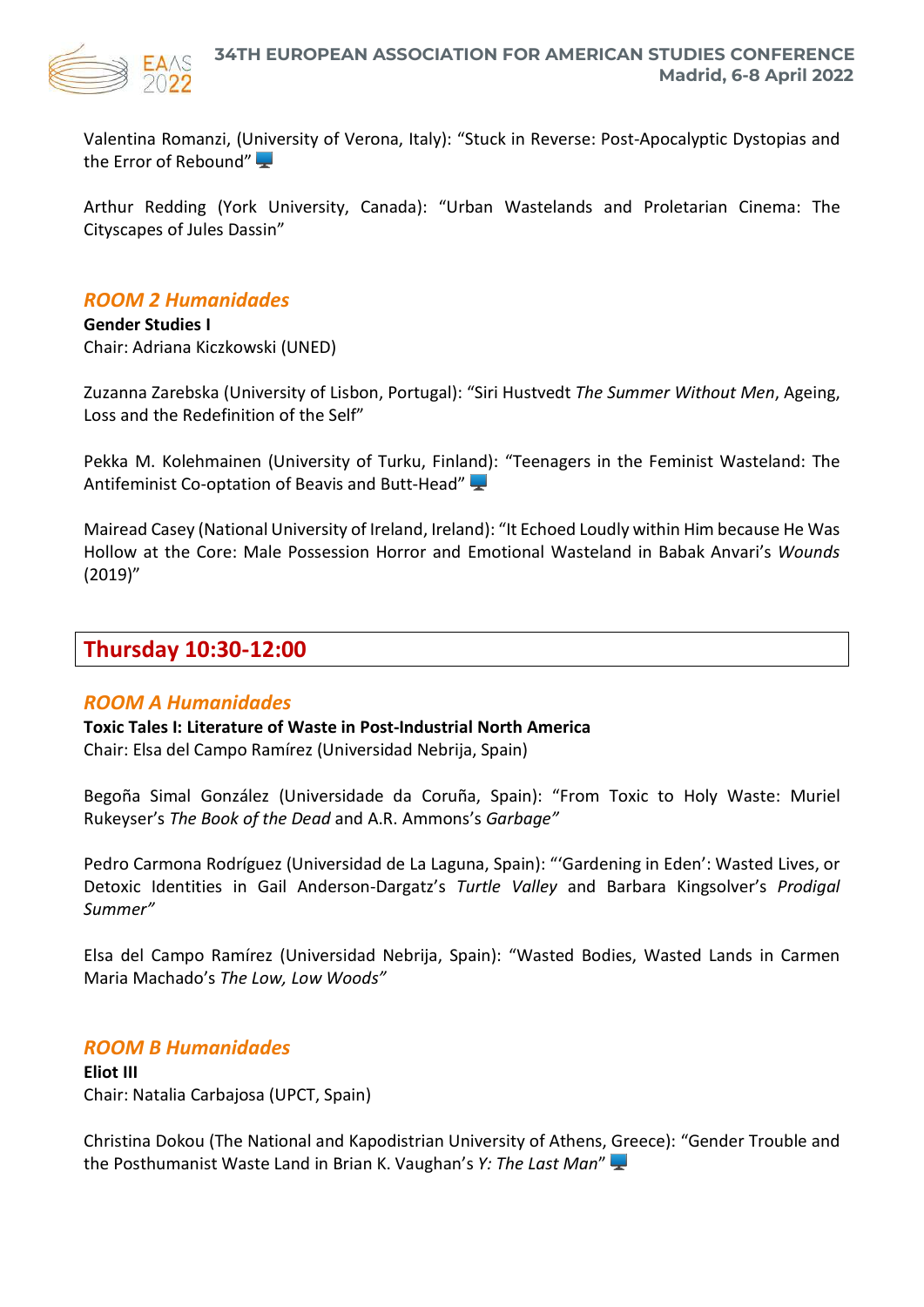

Stefano Franceschini (Università degli Studi Roma Tre, Italy): "I Will Show You Fear in a Handful of Sawdust: The Environmental Aesthetics of T. S. Eliot's *The Waste Land* and Richard Powers's *The Overstory*"

Giacomo Traina (Sapienza University of Rome, Italy): "Cruel April(s): Echoes of *The Waste Land* in Viet Thanh Nguyen's *The Sympathizer*"

Panayiotes Tryphonopoulos (Queen's University, USA): "Marshall McLuhan's Heuristic Mosaic and the Training of Perception in T.S. Eliot's *The Waste Land*"

# *Salón de Actos Económicas*

# **Trauma and Echoes of the Past**

Chair: Isabel Marqués (University Complutense of Madrid)

Lona Moutafidou (Aristotle University of Thessaloniki, Greece): "'Mr. Eugenides, The Smyrna Merchant': Un-Wasting Memory and Trauma in Jeffrey Eugenides' *Middlesex*"

Martín Fernández Fernández (Universidade da Coruña, Spain): "The Traumatic Waste of White Supremacy in Baldwin's *Blues for Mister Charlie*"

Sultan Komut Bakinc (Halic University, Turkey): "Looking Back at a Wasteland: *Slaughterhouse-Five* by Kurt Vonnegut"

Fabio Vericat Perez-Minguez (Complutense University of Madrid, Spain): "Ghosts in the Waste Land: Spectral Acoustics in Henry James's Later Drama"

# *Salón de Actos Políticas*

**West** Chair: Angel Chaparro (University of the Basque Country, Spain)

David Río (University of the Basque Country, Spain): "About a Mountain: John D'agata's Literary Meditation on The Yucca Mountain Project and Nuclear Waste"

Alice Carletto (Universidade Nova de Lisboa, Portugal): "The Texas Panhandle as a Wasteland In Annie Proulx's Novel *That Old Ace In The Hole*"

Eva Pelayo Sañudo (University of Cantabria, Spain): "Wasted opportunities? Reshaping Masculinity and the Mythology of the American West through Chloé Zhao's *The Rider*"

Janne Lahti (University of Helsinki, Finland): "Settler Cinemas as Cultural Wastelands: The Unbearable West in *The Ballad of Buster Scruggs*"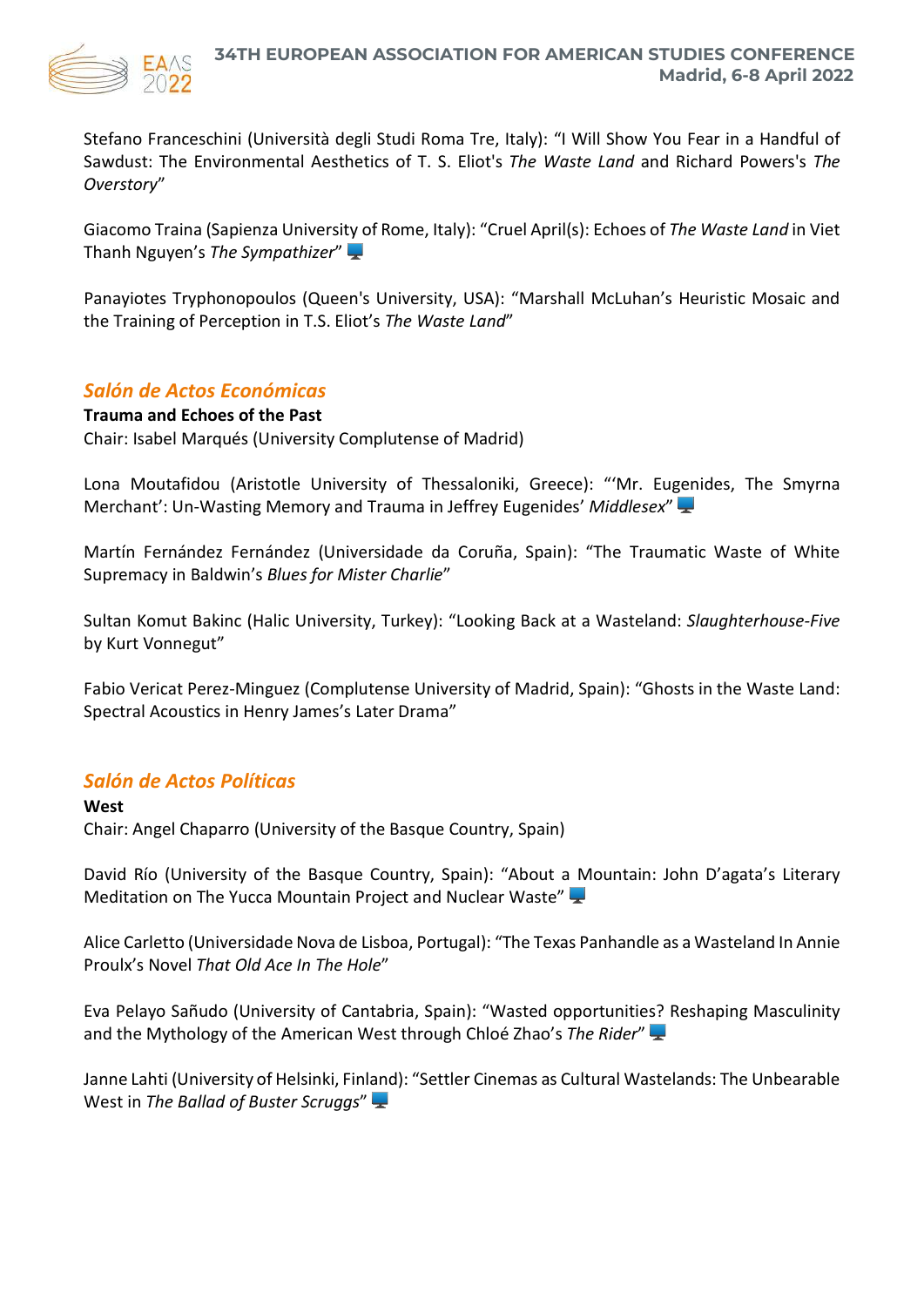

# *ROOM A Derecho*

**Waste as Resistance to Neoliberalism: Houses in the Works of Tillie Olsen, Cormac McCarthy, and Jonathan Lethem**

Chair: Cristina Garrigós (UNED, Spain)

Rodrigo Andrés (Universitat de Barcelona, Spain): "Tillie Olsen's Domestic Spaces: Wasted Opportunities, Wasted Socialist visions"

Cristina Alsina Rísquez (Universitat de Barcelona, Spain): "The Narrative Role of Houses as Reservoirs of Waste and History in Cormac McCarthy's *The Road*"

Dolores Resano (Clinton, Institute for American Studies, University College Dublin, Ireland): "Wildness and Derelict Politics in Jonathan Lethem's *The Feral Detective*"

# *ROOM B Derecho*

**Electronic Wastelands? Panel II: Literary Representations, Social Media Texts, and the Dark Side of Digital Culture (EAAS Digital Studies Network)**

Chair: Tatiani Rapatzikou (Aristotle University of Thessaloniki, Greece) Frank Mehring (Radboud Universiteit, Netherlands), Stefan Brandt (University of Graz, Austria)

Andrew Warnes (Leeds University, UK): "Text vs. Food: Digital Culture, Supermarket Barcodes, and the Return of Sensual Experience in Cormac McCarthy's *The Road* and Jennifer Egan's *The Keep*"

Seyed Javad Rasooli (Universitat Autònoma de Barcelona, Spain): "The Dark Side of Twitter: Fake News, Trolling, Bots, and Other Demons of Digital Culture"

Despoina N. Feleki (Aristotle University of Thessaloniki, Greece): "Bodies, Brains, and Burnout Systems""

# *ROOM 2 Humanidades*

**Wasted Opportunities: Rewriting the American Dream in the Twenty-first Century** Chair: María Laura Arce Álvarez (Universidad Autónoma de Madrid, Spain)

Pablo Gómez Muñoz (University of Zaragoza): "Increasing Profitability without Mercy: Wasted Lives in the Film *Sorry to Bother You*"

Andrés Pérez-Simón (University Autonomous of Madrid, Spain): "Wasted Fictional Materials: A Structural Reading of HBO's *The Wire"*

María Laura Arce Álvarez (University Autonomous of Madrid, Spain): "Domestic Wastelands: The Dominican Aerican Dream in Angie Cruz's *Dominicana"*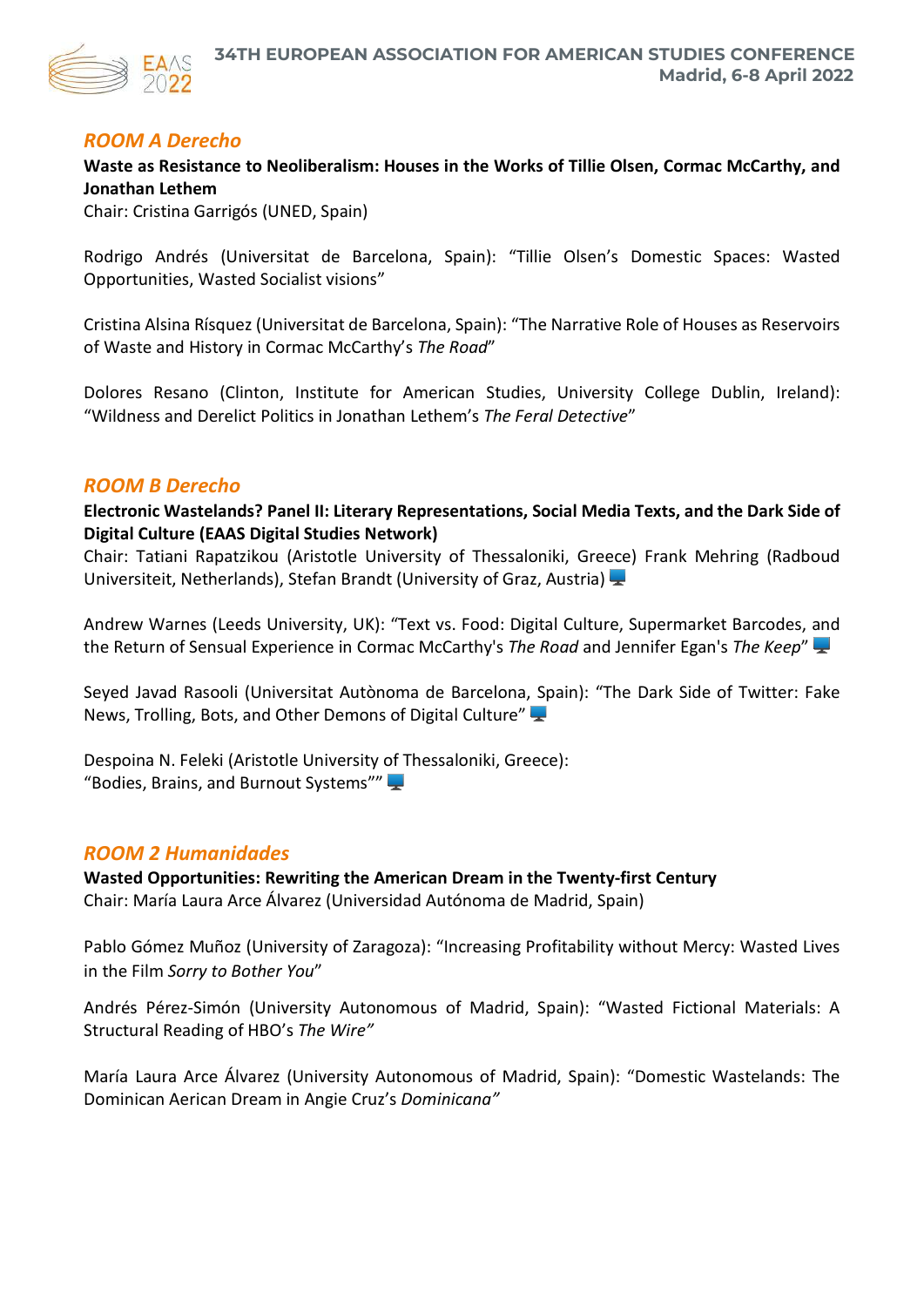

# **Thursday 14:00-15:30**

# *ROOM A Humanidades*

# **Toxic Tales II: Literature of Waste in Post-Industrial North America**

Chair: Martín Praga (Universidade da Coruña, Spain)

Martín Urdiales Shaw (Universidade de Vigo, Spain): "'Welcome to America 2.0': Dystopian Modes of Waste in Gary Shteyngart's *Super Sad True Love Story"*

Sara Villamarín Freire (Universidade da Coruña, Spain): "'They'd Never See Me because They Didn't Know How to Look': Discursive Constructions of Waste in *Days of Destruction, Days of Revolt* and *Strange as this Weather Has Been"*

José Liste Noya (Universidade da Coruña, Spain): "'And More and More of Less and Less": Waste and Excess in William T. Vollmann's *Imperial*"

# *ROOM B Humanidades*

**Eliot IV** Chair: Teresa Gibert (UNED, Spain)

Demetres Tryphonopoulos (University of Alberta, Canada): "'These Fragments I Have Shored against My Ruins'": Reading T.S. Eliot's *The Waste Land* as Palingenesis"

Viorica Patea (University of Salamanca, Spain): ""To Fill the Desert with Inviolable Voice": Eliot's Redeeming Word in *The Waste Land*"

Anna Kurasova (University of Salamanca, Spain): "'Burning Burning Burning Burning': The Fire of *The Waste Land* in Anna Akhmatova's Poem 'Without a Hero'"

Natalia Carbajosa (UPCT, Spain): "Poetry Without Waste: Contemporary and Antique Culture in *The Waste Land*"

# *Salón de Actos Económicas*

**Communities in the Wasteland: Captivity, Empowerment, and Resistance**

Chair: Vincenzo Bavaro (University of Naples "L'Orientale", Italy, and Fulvia Sarnelli, University of Messina, Italy)

Cristina Di Maio (University of Torino, Italy): "The South(ern) Side Question: Inequality and Resistance in *Shameless US*"

Vincenzo Bavaro (University of Naples "L'Orientale", Italy): "A Wasteland in Paradise: Joshua Dysart's *Goodnight Paradise* (2018) and the Homeless Crisis in Venice Beach"

Fulvia Sarnelli (University of Messina, Italy): "Resisting Wasteland: Indigenous Hawaiian Culture and the US criminal system in Ciara Lacy's *Out of State*"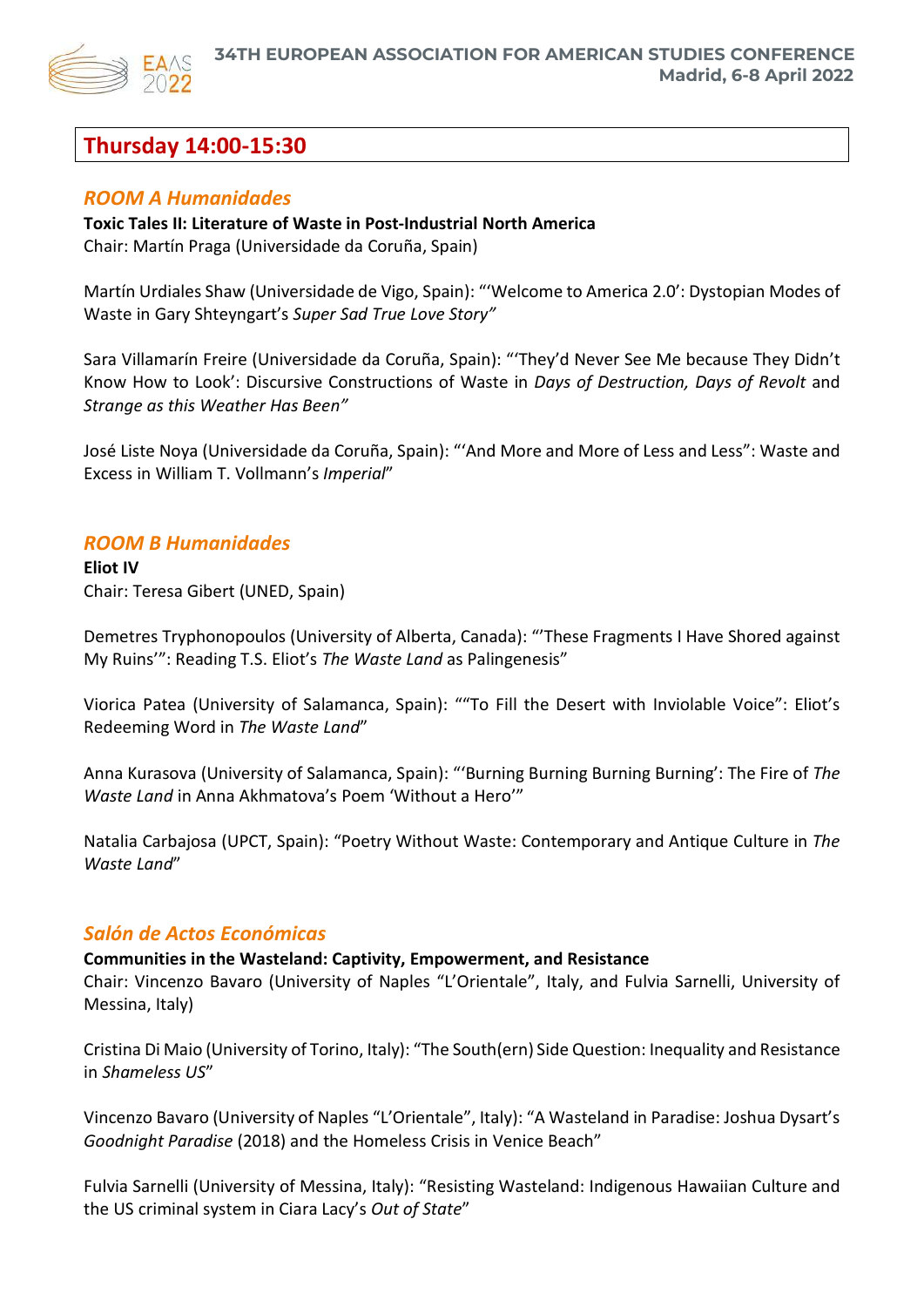

# *Salón de Actos Políticas*

# **Human Wastelands: Representations of Illness in (American) Literature I** Chair: Laura de la Parra (Complutense University of Madrid, Spain)

Rebeca Gualberto Valverde (University Complutense of Madrid, Spain): "Sick *Men* Now: *One Flew Over the Cuckoo's Nest* and the Sexual Politics of Mental Illness in the Waste Land"

Carmen Méndez (University Complutense of Madrid, Spain): "Brian Platzer's *The Body Politic*: Illness and Trauma in Contemporary America"

Isabel Marqués López (University Complutense of Madrid, Spain): "The Body Writes Back (and Forth): Reckoning with Sexual Trauma in Siri Hustvedt's *The Blindfold"*

# *ROOM A Derecho*

**Exploring the Intersection Between Gender and Waste in Horror, Chick Flicks, and Animation Contemporary American Cinema**

Chair: Noelia Gregorio-Fernández (UNED, Spain)

Asier Gil Vázquez (Universidad Carlos III de Madrid, Spain): "A Recycled Stardom: Ageing Female Performers in Contemporary Chick Flicks"

Mercedes Álvarez-SanRomán (Universidad Carlos III de Madrid, Spain): Wasteland and Female Diaspora: The Reconfiguration of the Imaginary about Cuba in the Animated Film *Vivo* (2021)

Noelia Gregorio-Fernández (UNED, Spain): "Moral Waste in the Key of Horror: *The Perfection* and the #MeToo movement on screen."

# *ROOM B Derecho*

**African American** Chair: Luz Arroyo (UNED)

Mar Gallego (University of Huelva, Spain): "Interdependence, Vulnerability and Resistance in Toni Morrison's *Beloved* and *A Mercy"*

Tuula Kolehmainen (University of Helsinki, Finland): "Wasted Bodies, Wasted Lives in Gayl Jones' *Eva's Man* (1976)"

Francesco Bacci (Freie Universitat, Germany): "Wasteland" and Black Lives Matter: Crisis, Failure, and Regenerations  $\blacktriangleright$ 

Gordan Matas (University of Split, Croatia): "From the Bottom to the Wasteland in Toni Morrison's *Sula"*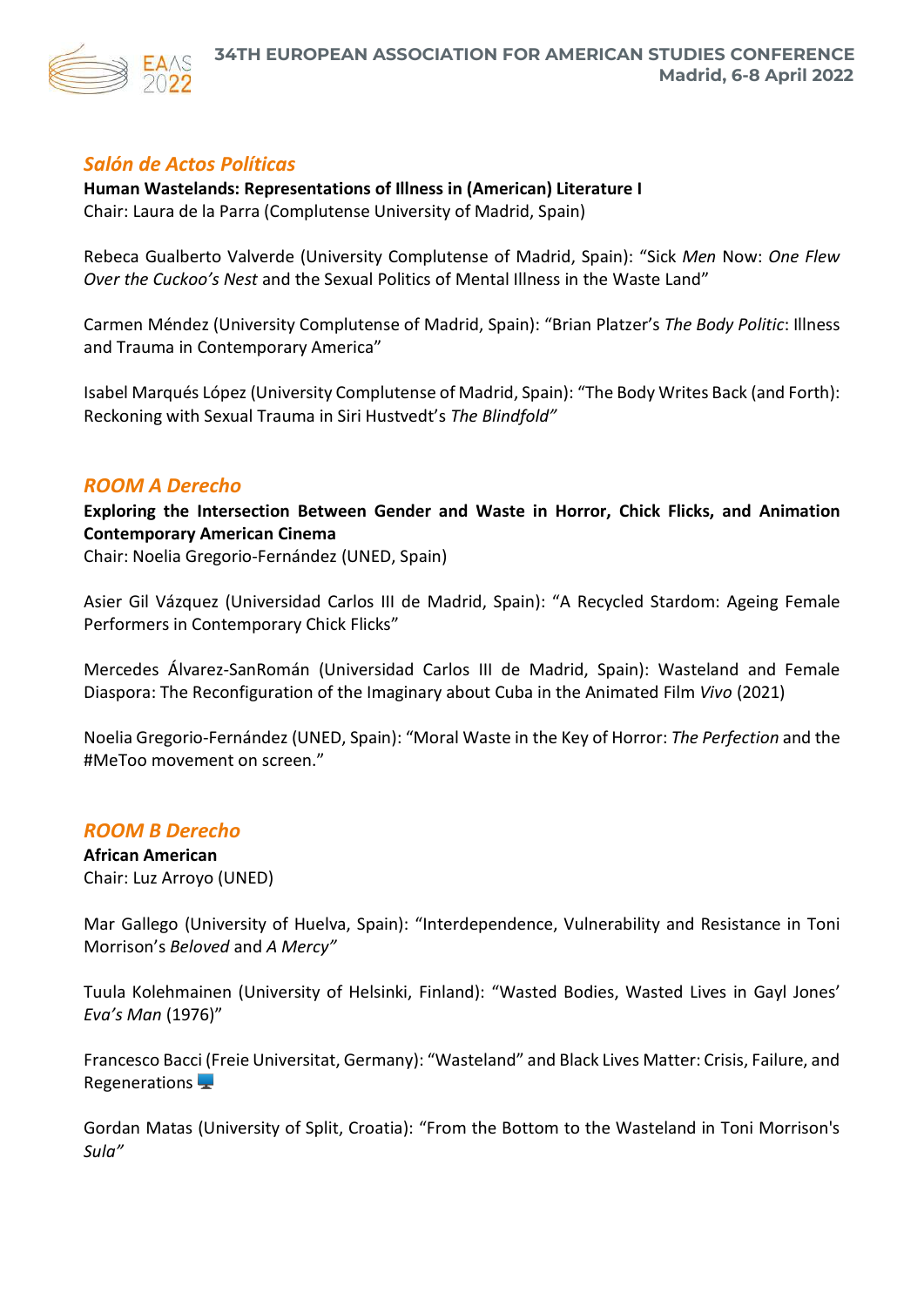

# *ROOM 2 Humanidades*

**Ecopoetic Imaginaries** Chair: Simone Knewitz

Paulina Ambroży (Adam Mickiewicz University, Poland): " 'You God We Chemists': The Posthuman Body as an Ecogothic Wasteland in Allison Cobb's *After We All Died* and Adam Dickinson's *Anatomic*" البراء

Simone Knewitz (University of Bonn, Germany): "Revolution as a Possibility: Juliana Spahr's Crowd Poetics in *That Winter the Wolf Came"*

Stefanie Mueller (University of Frankfurt, Germany): "*America / Recycling Allen Ginsberg*: Tradition and the Individual Poet's Protest in Craig Santos Perez's *Habitat Threshold* (2020)"

# **Thursday 15:30-17:00**

# *ROOM A Humanidades*

**Maps of Stolen Lands: Native Americans Resignifying the Wastelands in the US II** Chair: Silvia Martínez Falquina (University of Zaragoza, Spain)

Joanna Ziarkowska (University of Warsaw, Poland): "Writ[ing] My Way Out of a Map and Onto the Land: Body Sovereignty in BillyRay Belcourt's *A History of My Brief Body*"

Ewelina Bańka (John Paul II Catholic University of Lublin, Poland): "American Wastelands in Leslie Marmon Silko's *Almanac of the Dead*"

Anna M. Brígido-Corachán (University of Valencia, Spain): "Resignifying the Desert through Indigenous Movement: Ofelia Zepeda's Place-Making Poetics"

# *ROOM B Humanidades*

**Eliot V** Chair: Ester Díez Morillo (UNED, Spain)

Temur Kobakhize (Tbilisi State University, Georgia): "Modernist Wasteland As a Densely Populated Cityscape: T. S. Eliot's Venice"

Irakli Tskhvediani (Akaki Tsereteli State University, Georgia): "Urban Wastelands of Literary Modernism: Thomas Stearns Eliot's *The Waste Land* and John Dos Passos's *Manhattan Transfer*"

María Ferrández-Sanmiguel (University of Zaragoza, Spain): "Intertextuality, Social Criticism and Myth in T.S. Eliot's *The Waste Land* and N.K. Jemisin's *Broken Earth* Trilogy"

Luis Cañadilla Pons (Universidad Complutense of Madrid, Spain): "The Waste Underworld of Don DeLillo: Degeneration & Redemption"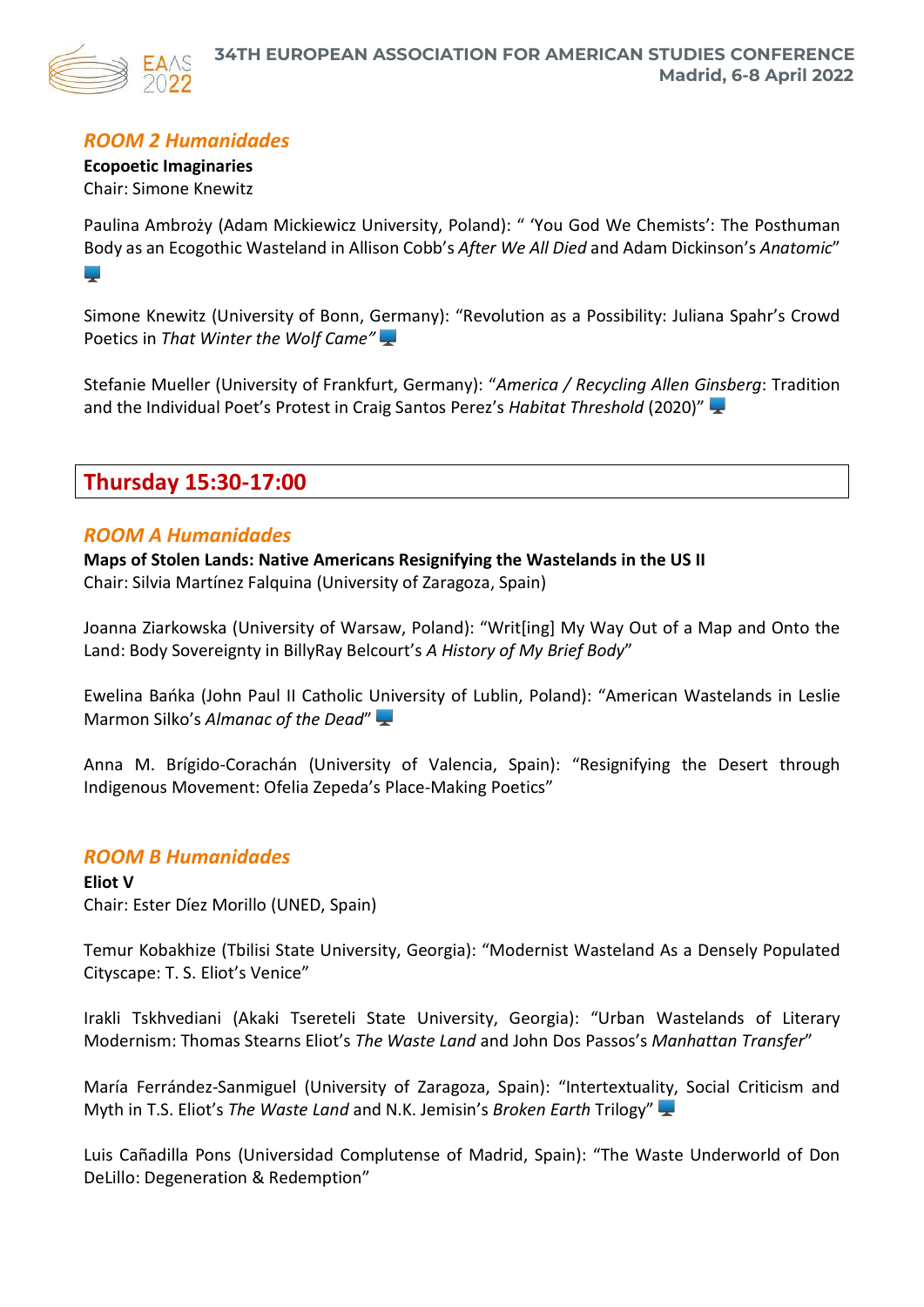

# *Salón de Actos Económicas*

# **Western Wastelands**

Chair: Angel Chaparro, University of the Basque Country, Spain

Sofía Martinicorena (University Complutense of Madrid, Spain): "Western wastelands: Violent geographies in Claire Vaye Watkin's *Battleborn*"

Monika Madinabeitia Medrano, (Mondragon Unibertsitatea, Spain): "Is Nomadland a Wasteland?"

Angel Chaparro (University of the Basque Country, Spain): "The Waste Always Comes: Redefinitions of the American West in Willy Vlautin's Literature and Music"

# *Salón de Actos Políticas*

**Human Wastelands: Representations of Illness in (American) Literature II** Chair: Isabel Durán (University Complutense of Madrid, Spain)

Noelia Hernando-Real (Universidad Autónoma de Madrid, Spain): "Women Bleed in Private: Revisiting Miscarriage as Waste in Sarah Ruhl's Poetry"

Laura de la Parra Fernández (University Complutense of Madrid, Spain): "The Language of Grief: Witnessing Illness in Amy Hempel's 'The Cemetery Where Al Jolson Is Buried' and Lorrie Moore's 'People Like That Are the Only People Here: Canonical Babbling in Peed Oink'"

Isabel Durán (University Complutense of Madrid, Spain): "Multiple Bodily Wastelands: a Comparative, Transnational Reading of Two Paralysis Narratives"

# *ROOM A Derecho*

**Borders - Migration** Chair: Noelia Gregorio (UNED)

Aida Rosende-Pérez (University of the Balearic Islands, Spain): "On US Soil: Abjection, Disgust, and the Nation's Waste Matters in Emer Martin's *Baby Zero*"

Thomas Mantzaris (Ionian University, Greece): "A Wasteland of Lives: Valeria Luiselli's *Lost Children Achive*"

Esther Álvarez López (University of Oviedo, Spain): "Wasted Lives: Strangers, Immigration, and the Politics of Conviviality"

Debarchana Baruah (University of Tübingen, Germany): "Human Waste at the US- Mexico Border"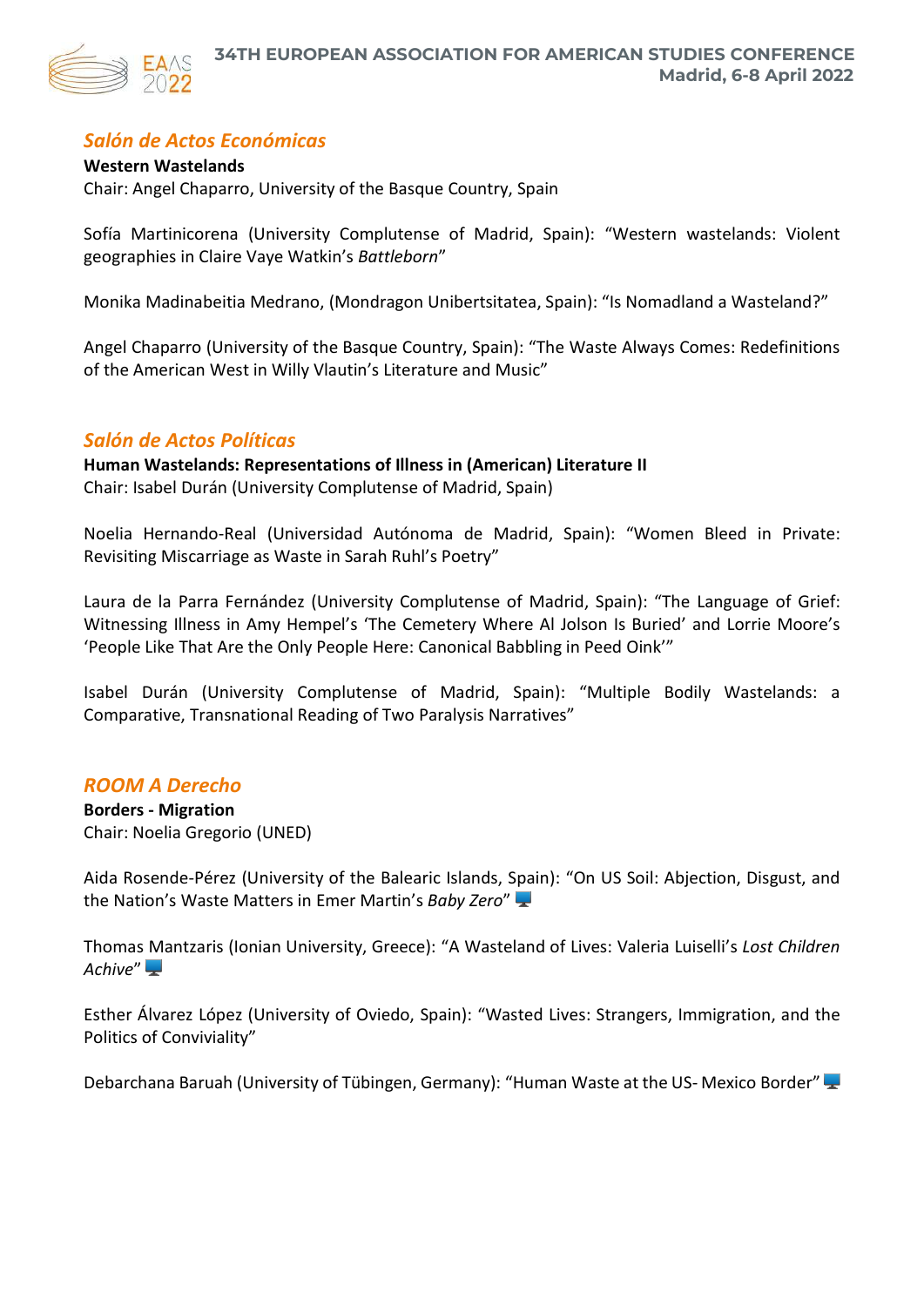

# *ROOM B Derecho*

**Waste and Destruction through the Lens of Avant-garde Poetic Experiments, from the 1910s to the 1970s**

Chair: Isabel Castelao (UNED)

Yasna Bozhkova (Université Sorbonne Nouvelle, France): "The Dump is full of Images: Towards a Litter-ary Poetics in American Modernism"

Kristoffer Noheden (Stockholm University, Sweden): "Myths of Nature: Surrealism and Renewal in 1940s America"

Stamatina Dimakopoulou (National and Kapodistrian University of Athens, Greece): "Waste and/as Dis/affection in the 1970s"

# *ROOM 2 Humanidades*

**Opportunities Exploited and Wasted: Narratives of Eastern European Presence in North America** Chair: Izabella Kimak (Maria Curie-Sklodowska University, Poland)

Dagmara Drewniak (Adam Mickiewicz University, Poland): "From Nostalgia to Locus Amoenus. Polish Migrants' Memoirs in Canada and the Idea of Home, Identity and Belonging"

Mateusz Świetlicki (University of Wroclaw, Poland): "(North)American Dream or Wasted Opportunities? Migration from Poland to North America in Heather Kirk's *Warsaw Spring* and *A Drop of Rain*"

Izabella Kimak (Maria Curie-Sklodowska University, Poland): "You Are What You (Don't) Eat? Narrating Polish American Identity Through Food in Stuart Dybek's Short Stories"

# **Thursday 17:30-18:30**

# *ROOM A Humanidades*

**Toxic Waste** Chair: José Liste (Universidade da Coruña, Spain)

Richard Hardack (Independent Scholar, USA): "The Official Truth: Tracking Waste and Remainders from Don DeLillo to Tom McCarthy"

Jim Barloon (University of St. Thomas, USA): "An Archaeology of Waste: Don DeLillo's Trashy Novel"

Sotirios Bampatzimopoulos (Ankara University, Turkey: "In Search for Meaning and Purpose: An Existential Reading of Cormac McCarthy's *The Road*"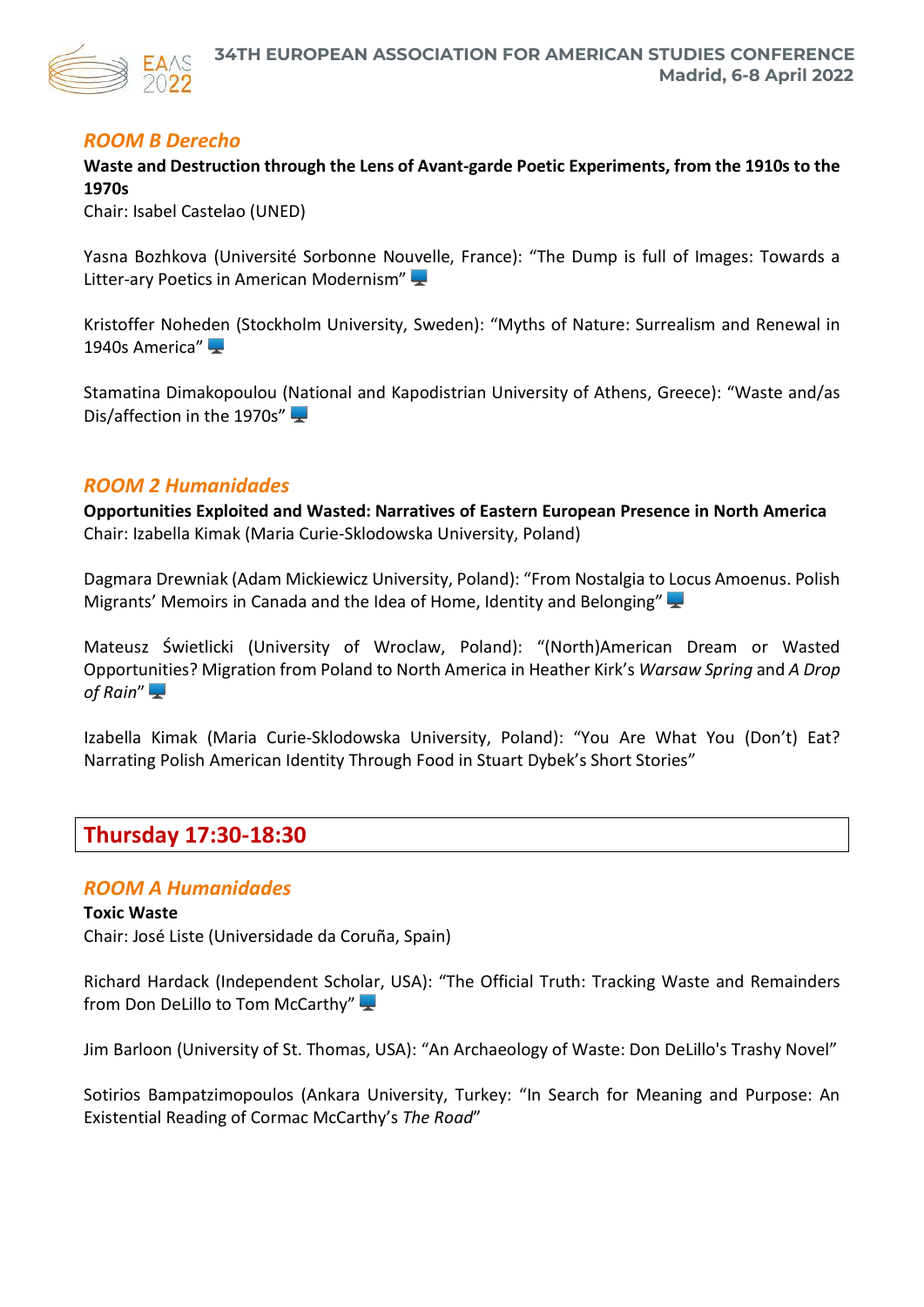

# *ROOM B Humanidades*

**Pandemic** Chair: Antonio Ballesteros (UNED, Spain)

Joshua Parker (University of Salzburg, Austria): "Images of America in Mary Shelley's *The Last Man*"

Nahum Welang (University of Bergen, Norway): "Scientific Facts and Literary Truths: Examining the Role of Literature in Pandemic Narratology"

J. Javier Torres-Fernández (University of Almería, Spain): "Bodies in the AIDS Epidemic: Abjection and Waste in *Angels in America* (1995)"

# *Salón de Actos Económicas*

**Memory** Chair: Teresa González Mínguez (UNED, Spain)

Krzysztof Rowiński (University of Massachusetts Amherst, USA): "Waste Witness: James Baldwin's *Blues for Mister Charlie*"

Jade Jenkinson (University of Nottingham, UK): "Wastelands of Cultural Forgetting: Indigenous Educational Gothic Literatures as Alternative Archive"

# *Salón de Actos Políticas*

**ROUNDTABLE: Re-Telling Wasteful Histories and Resisting Wasting Bodies (DICE Network)** Chair: Cécile Heim (University of Lausanne, Switzerland)

Macarena Martín (University of Sevilla, Spain): "Fluid Identities, Disposable Bodies: Ocean Borderscapes in Lorraine Avila's Short Fiction"

Jean Pfaelzer (University of Delaware, USA): "Stolen People, Stolen Land, Stolen Species"

Sam Hitchmough (University of Bristol, UK): "Re-Navigating the 'End' of Red Power: The Longest Walk and Transitions in Activism from 1978 to the Present"

Nina Reuther (Independent Researcher, Switzerland): "'We Always Knew They Were There': After the Findings of the Unmarked Graves at Kamloops Indian Residential School"

# *ROOM A Derecho*

# **Environmental Racism**

Chair: Noelia Gregorio, (UNED, Spain)

Yesmina Khedhir (University of Debrecen, Hungary): "'We Were a Pile of Wet, Cold Branches, Human Debris in the Middle of All of the Rest of It': Hurricane Katrina and American 'Biopolitics of Disposability' in Jesmyn Ward's Novel *Salvage the Bones*"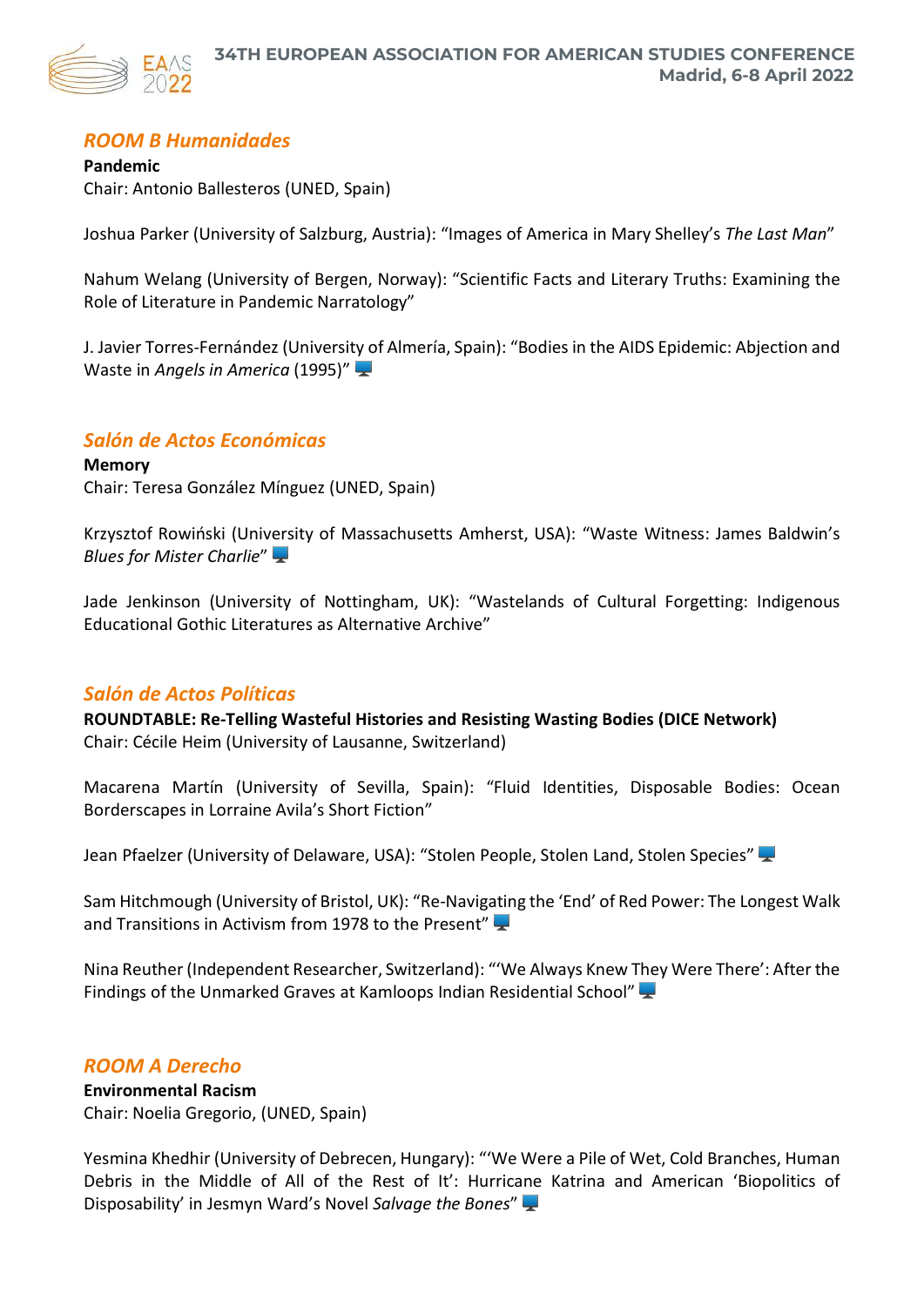

Martyn Bone (University of Copenhagen, Denmark): "Dirt, Waste, and the Disposability of Black Southern Lives in Jesmyn Ward's *Where the Line Bleeds*"

Tom Byers (University of Louisville, USA): "Gentrification and the Black Middle Class as Recycling: Radical Critique in Us and the New Candyman"

# *ROOM B Derecho*

**Caribbean** Chair: Esther Álvarez López (University of Oviedo, Spain)

Laura Roldán-Sevillano (University of Zaragoza, Spain): "Post-colonial Wastelands in Roxane Gay's *An Untamed State* and Katia D. Ulysse's *Mouths Don't Speak*: An Analysis of Haitian/American Implication in Haiti's Tropical Apocalypse"

Gabriele Pisarz-Ramirez (University of Leipzig, Germany): "Ghostly towns, Wasted Landscapes: Hydrocolonialism in Literature about the Panama Canal"

Mónica Fernández Jiménez (Universidad de Valladolid, Spain): "'Everybody blamed the heat': The Coloniality of Disaster in Junot Díaz's 'Monstro'"

# *ROOM 2 Humanidades*

**Postmodernism** Chair: Markus Heide (Stiftung Universität Hildesheim, Germany)

Esperanza González Moreno (University of Granada, Spain): "My Year of Rest and Relaxation in a World with No Rest nor Relaxation. Narrative Prosthesis and Hyperreality in Ottessa Moshfegh's Novel"

Simone Sannio (Freie Universität Berlin, Germany): "Writing Ruins: Spoliation and Reuse in Michael Chabon's *Wonder Boy*"

Agata Walek (Palacky University Olomouc, Czechia): "Wasteland and Regeneration in Only Revolutions"

# **FRIDAY, APRIL 8, 2022**

# **Friday 9:00-10:30**

# *ROOM A Humanidades*

**TV Series** Chair: Ana Zamorano (UNED)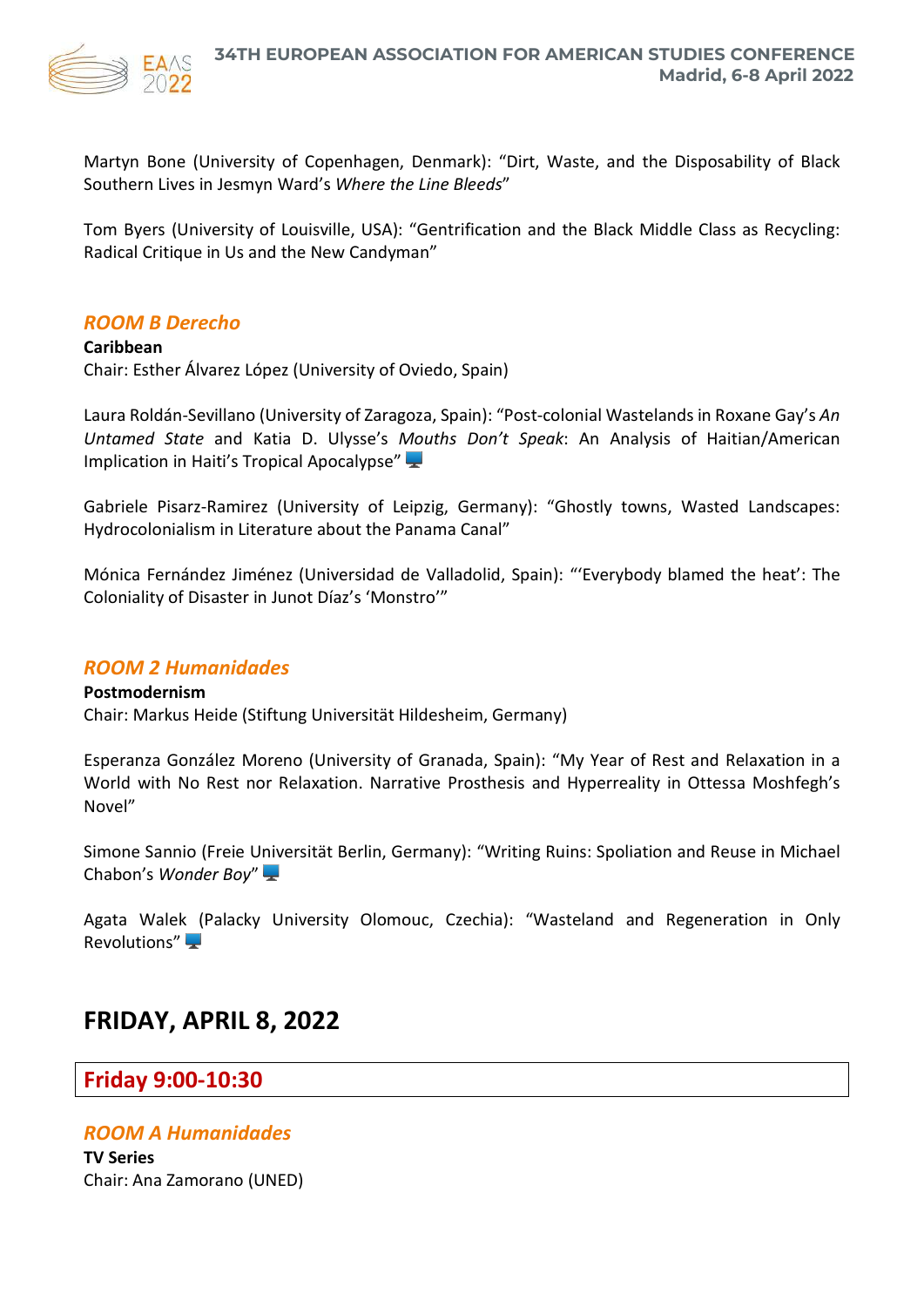

Linda Hess (University of Augsburg, Germany): "'Gotta Light?' The Nuclear Wasteland of *Twin Peaks: The Return*"

Lucía Bennett-Ortega (Universidad de Granada, Spain): "Representations of Mental Illness and Vulnerability in the New Amsterdam (2018-) TV Series"

Kara McCormack (Bilkent University, Turkey): "Women's Work in the Dystopian West: "The Colonies" in Hulu's *The Handmaid's Tale*"

# *ROOM B Humanidades*

**Romantic & Emotional Wastelands II** Chair: Francesc Gámez (UNED)

Pia Masiero (Ca' Foscari University of Venice, Italy): "Relational Wastelands According to David Foster Wallace: Is There a Way Out?"

Clara Juncker (University of Southern Denmark, Odense, Denmark): "Wastelands in Heartland"

Leopold Lippert (University of Muenster, Germany): "Corporeal Waste, Vulnerability, and Kinship in Ocean Vuong's *On Earth We're Briefly Gorgeous*"

# *Salón de Actos Económicas*

**Illness Narratives** Chair: Marta Cerezo (UNED, Spain)

Gül Varli Karaarslan (Baskent University, Turkey): "Body as a Wasteland: Representation of Breast Cancer in Teva Harrison's *In-Between Days*"

Shadia Abdel-Rahman Téllez (Universidad de Oviedo, Spain): "The Wasted Body: Chronic Pain, Drugs and the Mind-Body Fracture in Lynne Greenberg's *The Body Broken*"

Michael Lundblad (University of Oslo, Norway): "Brain Injury as Wasteland: Disanimality in *Where the Human Lies*"

# *Salón de Actos Políticas*

**Dystopia / Speculative Fiction /Science Fiction II**

Chair: Carmen Méndez (Universidad Complutense de Madrid, Spain)

Rui Mateus (Universidade Nova de Lisboa, Portugal): "Towards a Revitalization of the Wasteland in N. K. Jemisin's *Broken Earth* Trilogy"

Sofia Duarte (University of Valencia, Spain): ""And that is a thing of hope": From Desperation to Regeneration in Margaret Atwood's *MaddAddam* Trilogy"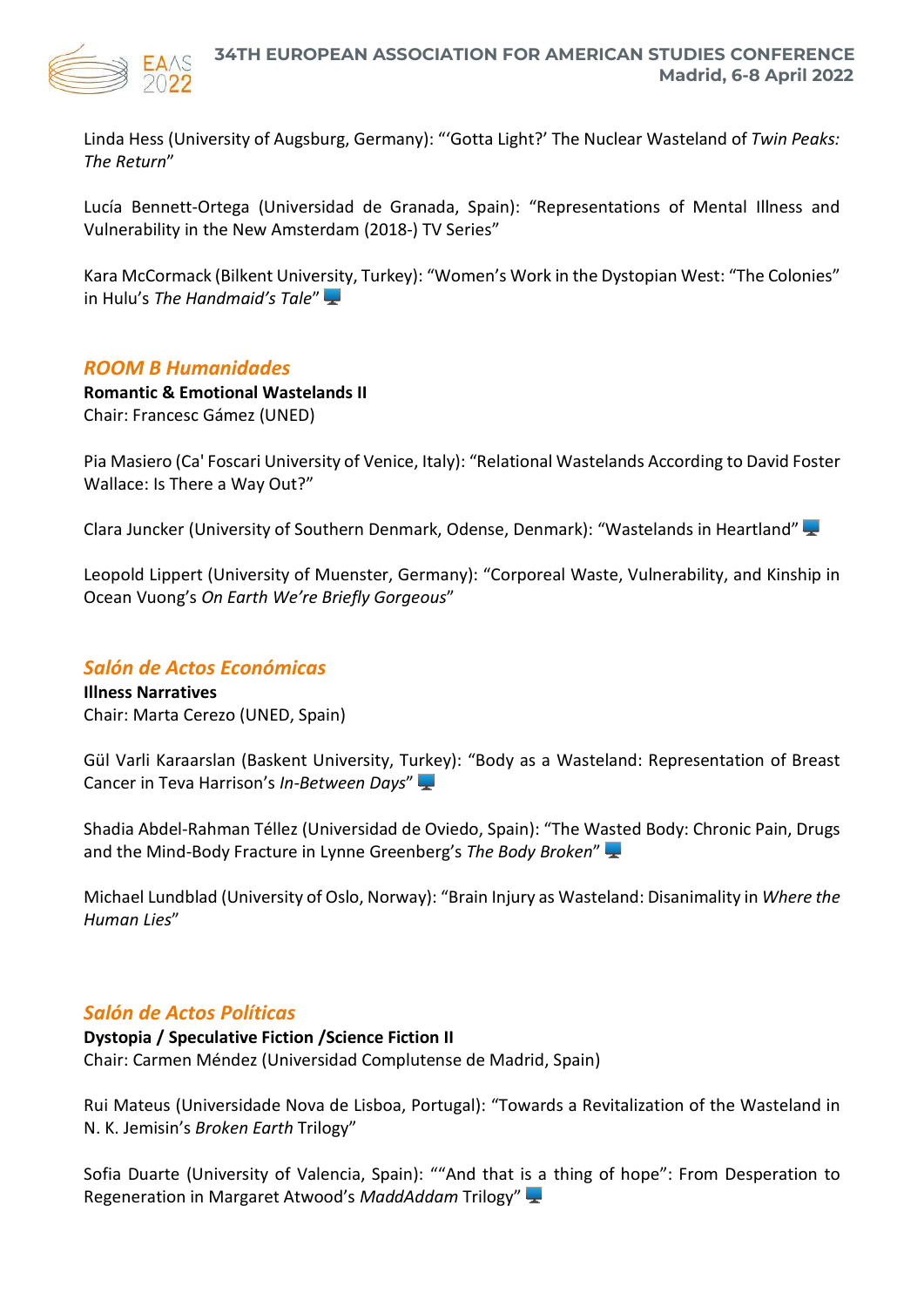

Eir-Anne Edgar (NTNU, Norway): "Women in the Wastelands: Dystopian Feminist Fictions"

# *ROOM A Derecho*

#### **ROUNDTABLE: EAAS Women's Network Forum**

Izabella Kimak (Maria Curie-Sklodowska University, Lublin, Poland and EAAS Women's Network, Germany) Ingrid Gessner (University College of Education Vorarlberg, Austria) Elisabetta Marino (University of Rome Tor Vergata, Italy) Marie Dücker (University of Graz, Austria)

# *ROOM B Derecho*

#### **Dystopia / Technology**

Chair: Mónica Fernández Jiménez (Universidad de Valladolid)

Julia Gatermann (Technical University Dresden, Germany): "Surviving the Human Race – Radical New Becomings, Non-Human Entanglements, and Queer Reproduction and in Larissa Lai's *The Tiger Flu*"

الميتا

Beatriz Valverde and Ana Valverde González (Universidad de Jaén, Spain): "Challenging the Current Information Wasteland to Build Resilient Communities: Analysis of George Orwell's *1984* and *The Loudest Voice in the Room"*

Anupam Sen (University of Eastern Finland, Finland): "Waste and Wasteland in Contemporary Dystopic Film"

# **Friday 10:30-12:00**

# *ROOM A Humanidades*

**West of the Rest: The Wastes of the West(ern) in Taylor Sheridan's oeuvre** Chair: Paweł Pyrka (University of Graz/University of Warsaw, Austria)

Paweł Pyrka (University of Graz/University of Warsaw, Austria): "West and Waste: *Sicario* as Taylor Sheridan's Narrative of the New American Frontier"

Anna Warso (WPS University of Social Sciences and Humanities Warsaw, Poland): "What Remains: *Yellowstone* and Living with the End of a World"

Stefan "Steve" Rabitsch (SWPS University of Social Sciences and Humanities Warsaw, Poland): "'It's the Mecca of Dumb Money. Not New York, Not L.A., Right Here": *Yellowstone*'s West as a Wasteland of the Ultra Rich, Necrotic Capital, and Schumpeterian Creative Destruction"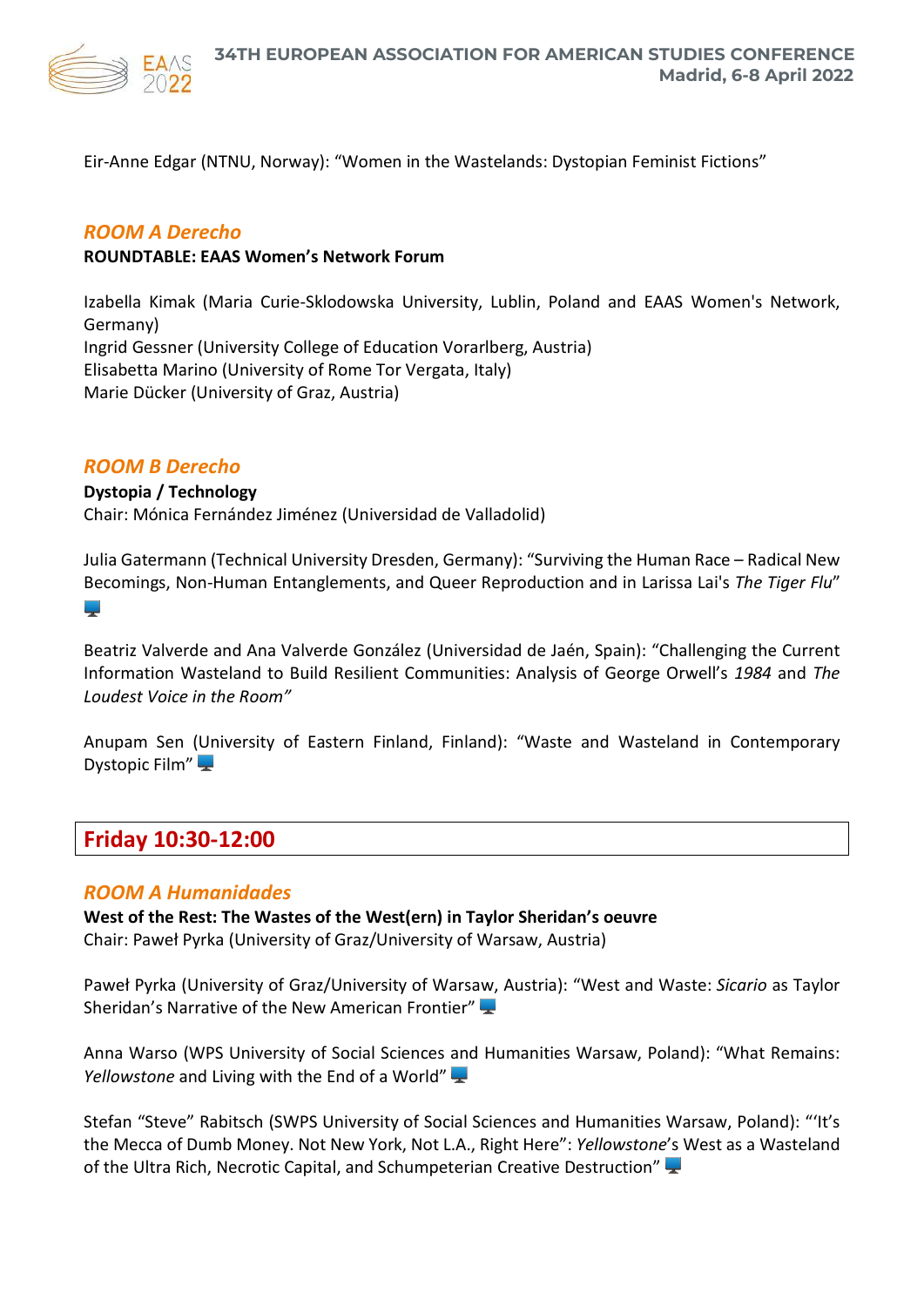

# *ROOM B Humanidades*

**Eliot VI** Chair: (Fabio Vericat, Complutense University of Madrid, Spain)

Lizi Dzagnidze (Tbilisi State University, Georgia): "Climate-focused Symbolism in T.S. Eliot's *The Waste Land*"

Julia Daniel (Baylor University, USA): "Eliot's Ambivalent Wastes"

Mohit Abrol (Department of Humanities and Social Sciences, Indian Institute of Technology Delhi (IITD), India): "'What the Thunder said': Eliot and the Emerging Wastelands in the Age of Anthropocene"

# *Salón de Actos Económicas*

**Legacies of Slavery: Disposable Black Bodies** Chair: Constante González Groba (University of Santiago, Spain)

Ewa Barbara Luczak (University of Warsaw, Poland): "Whose Cells, Whose Story? Rebecca Skloot's *The Immortal Life of Hanrietta Lacks"*

Susana Jiménez Placer (University of Santiago, Spain): "Disposable Bodies: Black Domestics and White Waste"

Constante González Groba (University of Santiago, Spain): "Disinterring Improperly Buried Black Bodies: Neoslavery in Colson Whitehead's *The Nickel Boys"*

# *Salón de Actos Políticas*

**Cities, Deserts and Digital Spaces: Wastelands in American Speculative Fiction on the Planetary Emergency**

Chair: Rune Graulund (University of Southern Denmark, Denmark)

Johan Höglund (Linnaeus University, Sweden): "Violent Wastelands in Capitalocene Futures"

Rune Graulund (University of Southern Denmark, Denmark): "Future Desert: Wasteland Imaginaries of the Planetary Emergency"

Rebecca Duncan (Linnaeus University, Sweden): "Digital Wastelands: Extracting Capital from the Data Frontier"

# *ROOM A Derecho*

# **Changing Climate and Cultural Change: The Radical Uses of Fiction and Theatre in Environmental Activism**

Chair: Jessica Conrad (Clayton State University, USA)

Jessica Conrad (Clayton State University, USA): "Change Is Not a Luxury: Writing for the Future in Butler's *Parable* Series"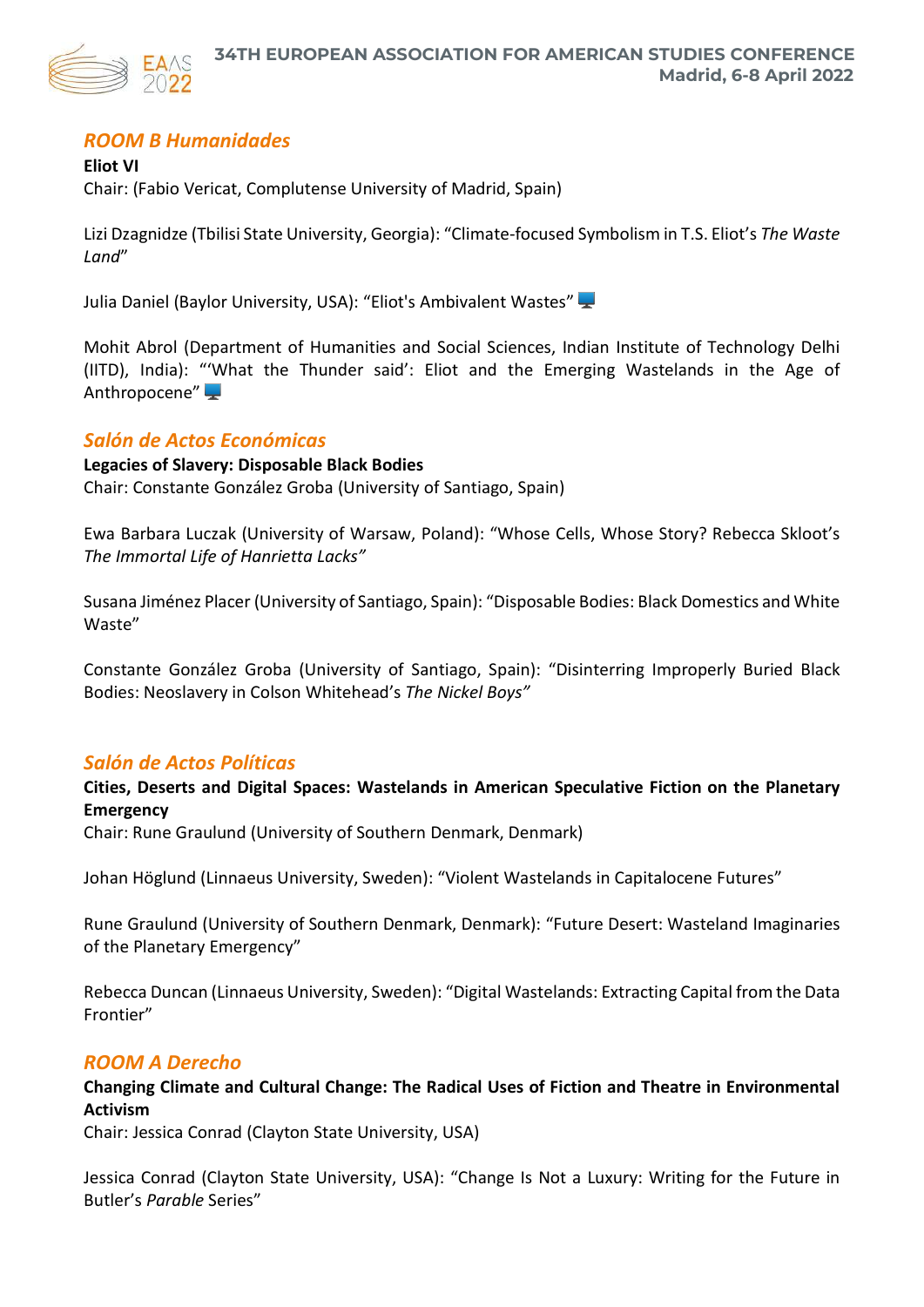

Nassim Balestrini (University of Graz, Austria): "Five Minutes to Make a Case about Waste\*: The Appeal of Climate Change Microdrama"

Ina Batzke (University of Augburg, Germany): "Environmental "Survivance" in the Anthropocene?"

# *ROOM B Derecho*

# **Landscapes / Spaces** Chair: Markus Heide (Stiftung Universität Hildesheim, Germany)

Elisabeth Boulot (Université Gustave Eiffel, France): "Native American's Uphill Battle to Protect "Sacred Spaces" from Being Destroyed and Turned into Wastelands"

Ana Maria Manzanas Calvo (University of Salamanca, Spain): "Sonic Wastelands: Rumaan Alam's *Leave the World Behind* (2020)"

Tatjana Jukic (University of Zagreb, Croatia): "Venice as Wasteland? The Transatlantic Oikos of Henry James" $\Box$ 

Caroline Hildebrandt (ENS de Lyon, France): " 'From Waste to Garden but a Stile': Clarel's Poetic Messianism"

# *ROOM 2 Humanidades*

# **BOOK PRESENTATION**

Sonia Baelo-Allué and Mónica Calvo-Pacual (eds.), *Transhumanism and Posthumanism in Twenty-First Century Narrative*, Routledge (2021)

Debarchana Baruah, *21st Century Retro: Mad Men and 1960s America in Film and Television*, Transcript (2021)  $\Box$ 

Thomas Claviez and Viola Marchi (eds.), *Throwing the Moral Dice: Ethics and the Problem of Contingency*", Fordham University Press (2022)

Elizabeth A. Duclos-Orsello, Joseph B. Entin, and Rebecca Hill (editors), *Teaching American Studies: State of the Classroom as State of the Field,* University Press of Kansas (2021)

Cristina Garrigós, *Alzheimer's Disease in Contemporary US Fiction*, Routledge (2021)

Lucie Genay, *Land of Nuclear Enchantment: A New Mexican History of the Nuclear Weapons Industry* (paperback edition), University of New Mexico Press (2022)

Rebeca Gualberto Valverde, *Wasteland Modernism: The Disenchantment of Myth*, Publicacions de la Universitat de València (PUV) (2021)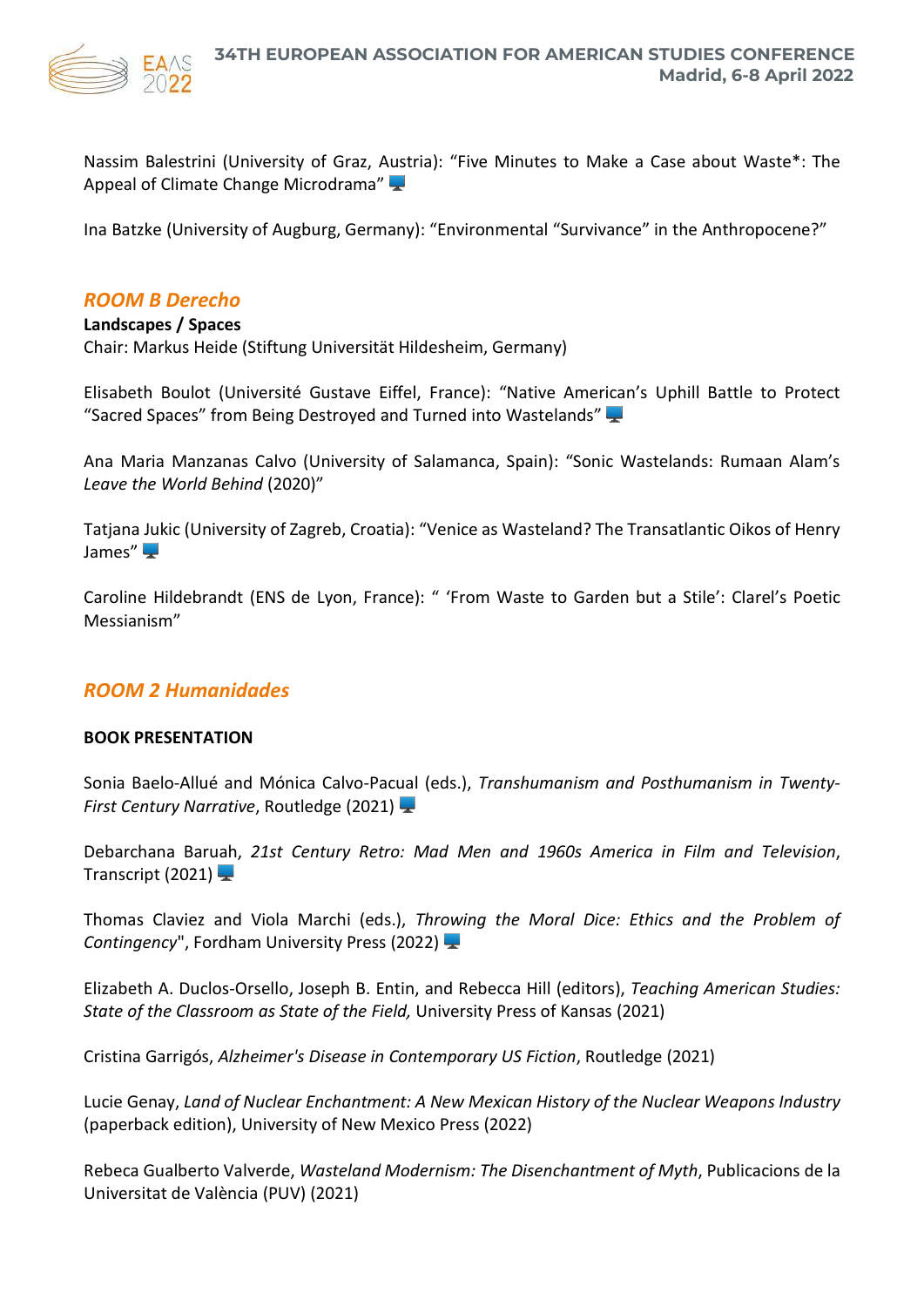

Martin Halliwell, *American Health Crisis: One Hundred Years of Panic, Planning and Politics*, University of California Press (2021)

Martin Halliwell and Paul Hegarty, *Beyond and Before: Progressive Rock Across Time and Genre, Updated and Expanded Edition*, Bloomsbury (2022)

Frank Mehring (editor), *The Multicultural Modernism of Winold Reiss (1886–1953) (Trans)National Approaches to His Work*, DeGruyter (2022)

Eva Pelayo Sañudo, *Spatialities in Italian American Women's Literature Beyond the Mean Streets* Routledge (2021)  $\blacktriangleright$ 

Begoña Simal González, *Ecocriticism and Asian American Literature: Gold Mountains, Weedflowers and Murky Globes*, Palgrave Macmillan (2020)

Diana Villanueva-Romero, Lorraine Kerslake, and Carmen Flys-Junquera, *Imaginative Ecologies: Inspiring Change through the Humanities*, Brill (2022)

# **Friday 14:00-15:30**

# *ROOM A Humanidades*

**Emotional Wastelands in American poetry: questions of affect and rebirth** Chair: Imelda Martín Junquera (University of León/GIECO-Franklin UAH, Spain)

Juan Ignacio Oliva (University of La Laguna/ GIECO-Franklin-UAH/Ratnakara, Spain): "'Let'em Eat Choclo': Ana Castillo's Empathetic Wastelands"

Lorraine Kerslake (Alicante University/ GIECO-Franklin UAH, Spain): "Emotional Wastelands in Sylvia Plath's Ecopoetics"

Imelda Martín Junquera (University of León/GIECO-Franklin UAH, Spain): "Emotional Wastelands in Joy Harjo's Writing: Fighting Depression and Suicide with a Posthuman Attitude"

# *ROOM B Humanidades*

**Eliot VII** Chair: Viorica Patea (University of Salamanca, Spain)

Olga Ushakova (University of Tyumen, Russia): "A Top Poem for Russia: "The Waste Land" Patterns in Anna Akhmatova's *Poem Without a Hero*"

Annika Schadewaldt (Leipzig University, Germany): "Reading Reparatively with Marianne Moore"

Alla Kononova (University of Tyumen, Russia): ""Unreal City under the Brown Fog": Delving into Dublin's Memory in Paula Meehan's *Geomantic*"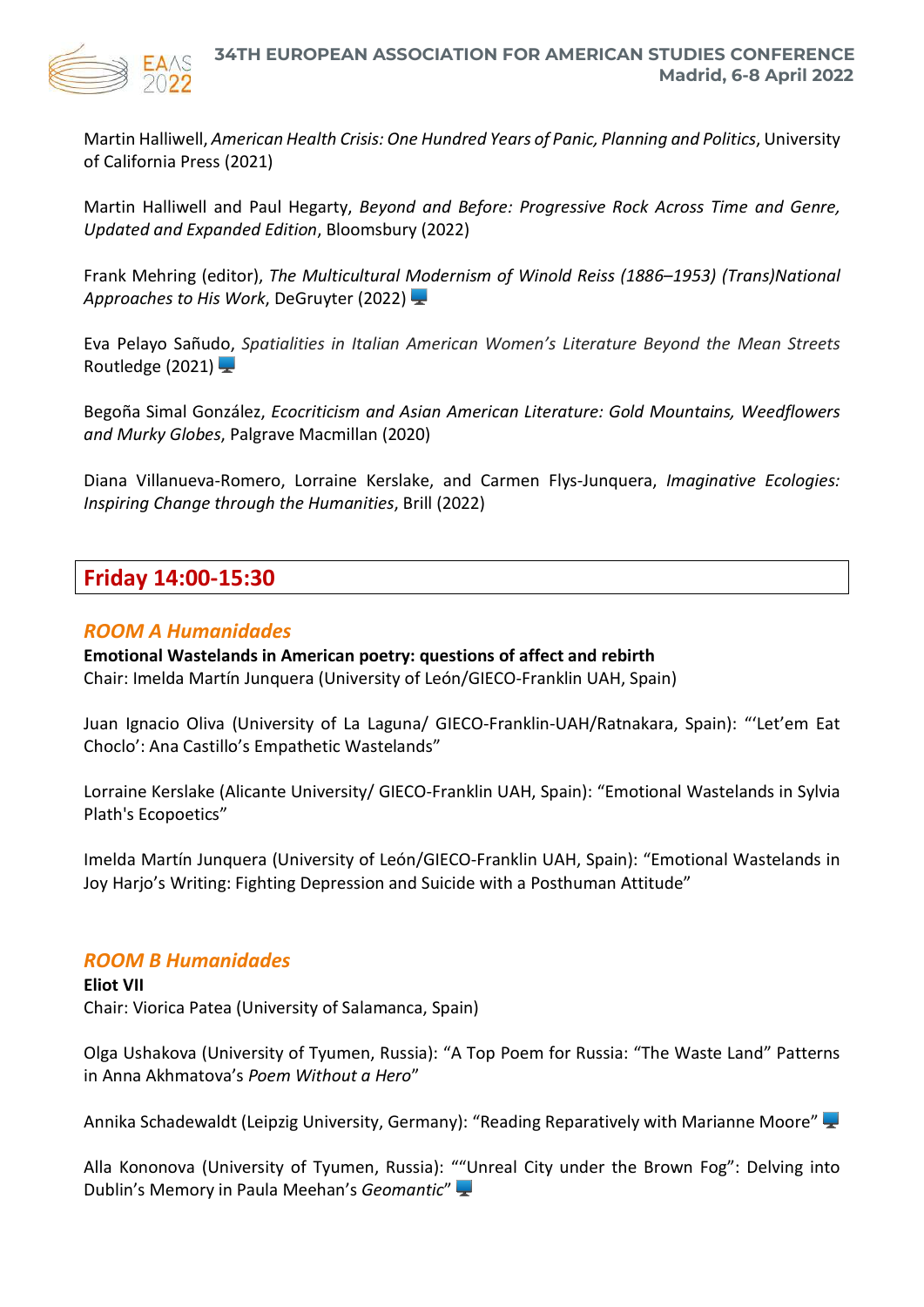

# *Salón de Actos Políticas*

**LGBTQ+ Resilience in a Cultural, Moral and Democratic Wasteland (LGBTQ+ Studies Network)** Chair: Anthony Castet (University of Tours, France) and Constantine Chatzipapatheodoridis (Aristotle University of Thessaloniki, Greece)

Anna Kurowicka (University of Warsaw, Poland): "Asexuality and/as Resistance"

Tomasz Basiuk (University of Warsaw, Poland): "The Double Bind of the (Peri)performative Resolution"

Ralph J. Poole (University of Salzburg, Austria): "Surviving the Wastelands: Ghostly Presences and Resilient Tactics in Matthew Lopez's *The Inheritance*"

# *ROOM A Derecho*

**U.S. Domestic Policy / Culture Wars**  Natalie Rauscher (Heidelberg University, Germany)

Natalie Rauscher (Heidelberg University, Germany): "Wasted Opportunities? Empty Discourses around Natural Catastrophes in the United States – A Case Study"

Eleanor Griffiths (University of Nottingham, UK): "Appalachia, the Culture Wars and the Importance of Political Wastelands"

Maren Schäfer (University of Heidelberg, Germany): "A Wasted Opportunity? Populist Framing During the Covid-19 Pandemic"

Welf Werner (Heidelberg University, Germany): "Wasted Opportunities: Causes of the United States' Long Socio-Economic Decline"

# *ROOM B Derecho*

# **Nineteenth Century**

Chair: Rodrigo Andrés (Universitat de Barcelona, Spain)

Jelena Sesnic (University of Zagreb, Croatia): "America's Early Industrial Waste in Rebecca Harding Davis's and Elizabeth Stuart Phelps's Fiction"

Clara Contreras Ameduri (University of Extremadura, Spain): "Facing Industrial Wastelands: Spiritualism as Environmental Citizenship in Nineteenth-Century America"

Margarida Cadima (University of Glasgow, UK): "Edith Wharton's Stony Waste – The 'New Ruin' in the Modern Metropolis of 'Mrs. Manstey's View' "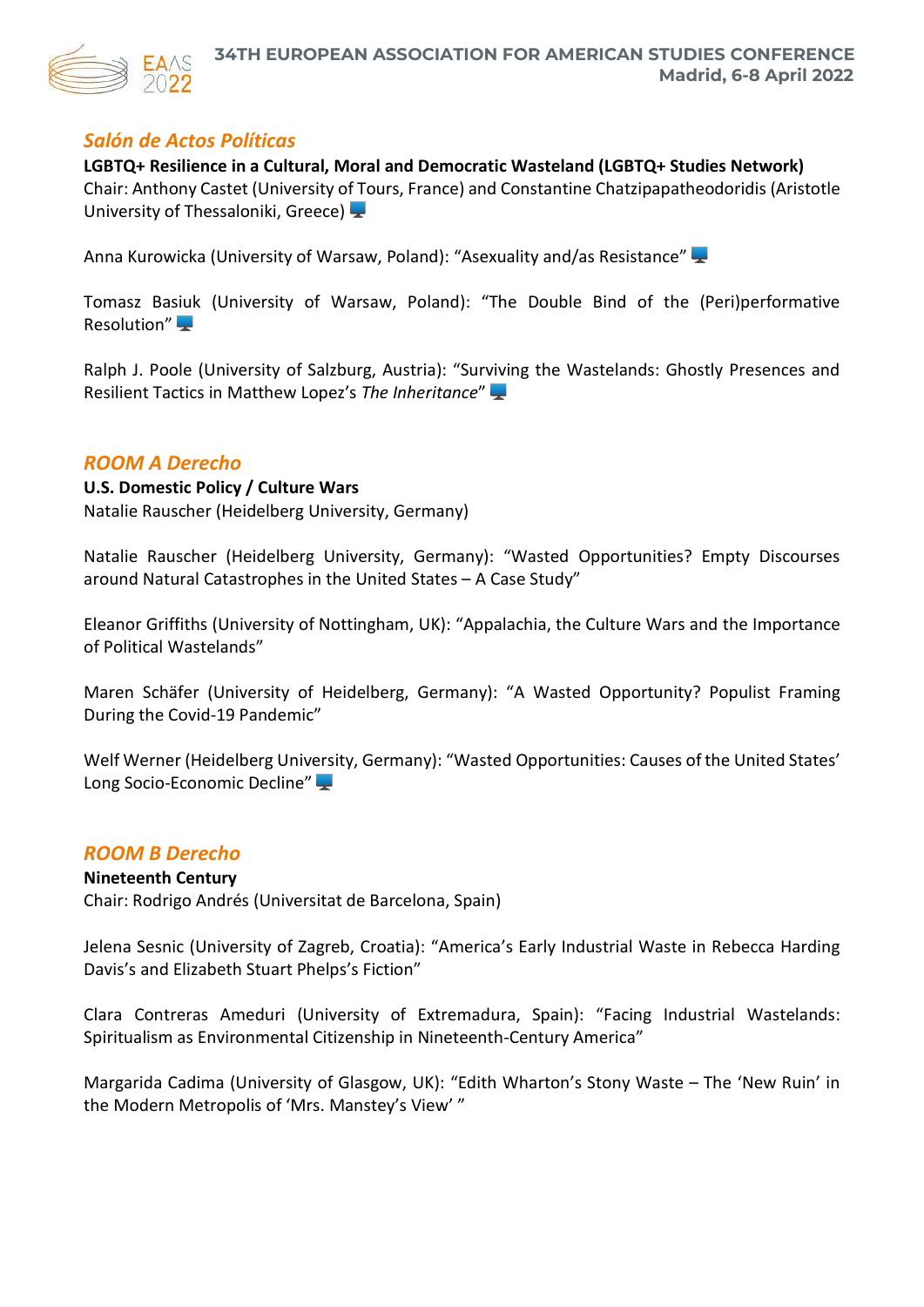

# **Friday 15:30-17:00**

# *ROOM A Humanidades*

# **Environment & Ecocriticism III**

Chair: Imelda Martín Junquera (University of León, Spain)

Paisley Conrad (Concordia University, Canada): "Ornamental Trims and Biodegradability: Evelyn Reilly's 21st-Century Wastelands"

Xiana Sotelo (Complutense University of Madrid, Spain): "Intersecting Social and Ecological Crisis: The Instructional and Ethical Grounding of Joe Sacco's *Paying the Land* (2020)"

Anna Izvolenski (Lomonossov MSU, Russia): "Representation of Nature in Margaret Atwood's Poetry in Modern Ecological Context"

Christian Lewandowski (University of Ostrava, Czechia): "Zitkala-Ša and the Western Wastelands"

# *Salón de Actos Económicas*

**Scavenging Words, Recycling Images: Contemporary Culture as Haunted Wasteland across American Media**

Chair: Sophie Chapuis (Université Jean Monnet, France)

Sophie Chapuis (Université Jean Monnet, France): "Reassessing the Value of Waste in the Digital Era"

Pierre-Antoine Pellerin (Université Jean Moulin, France): " 'Trash Like You': The Cinematic Economy of Waste in Harmony Korine's *Gummo* (1997)"

# *Salón de Actos Políticas*

**Gender Studies II** Chair: Ana Zamorano (UNED, Spain)

Maja Daniel (University of the Basque Country, Spain): "Promising Pears on a Willow Tree: (De)Constructing Polish American Motherhood"

Natalia Martinez (UNED, Spain): "'The Women Were Nothing": Women as Disposable Waste in Refrigerators in Frank Miller's *Sin City* Series"

Carolina Núñez-Puente (University of A Coruña, Spain): "Erín Moure's 'Homages of Water": A Posthumanist Anti-War Poetic Statement"

Efthymia Lydia Roupakia (Aristotle University of Thessaloniki, Greece): "Moral, Spiritual and Political "Wastelands" or a "Complicated Kindness"? Rereading Miriam Toews, Rethinking Religious Belonging" $\overline{\phantom{a}}$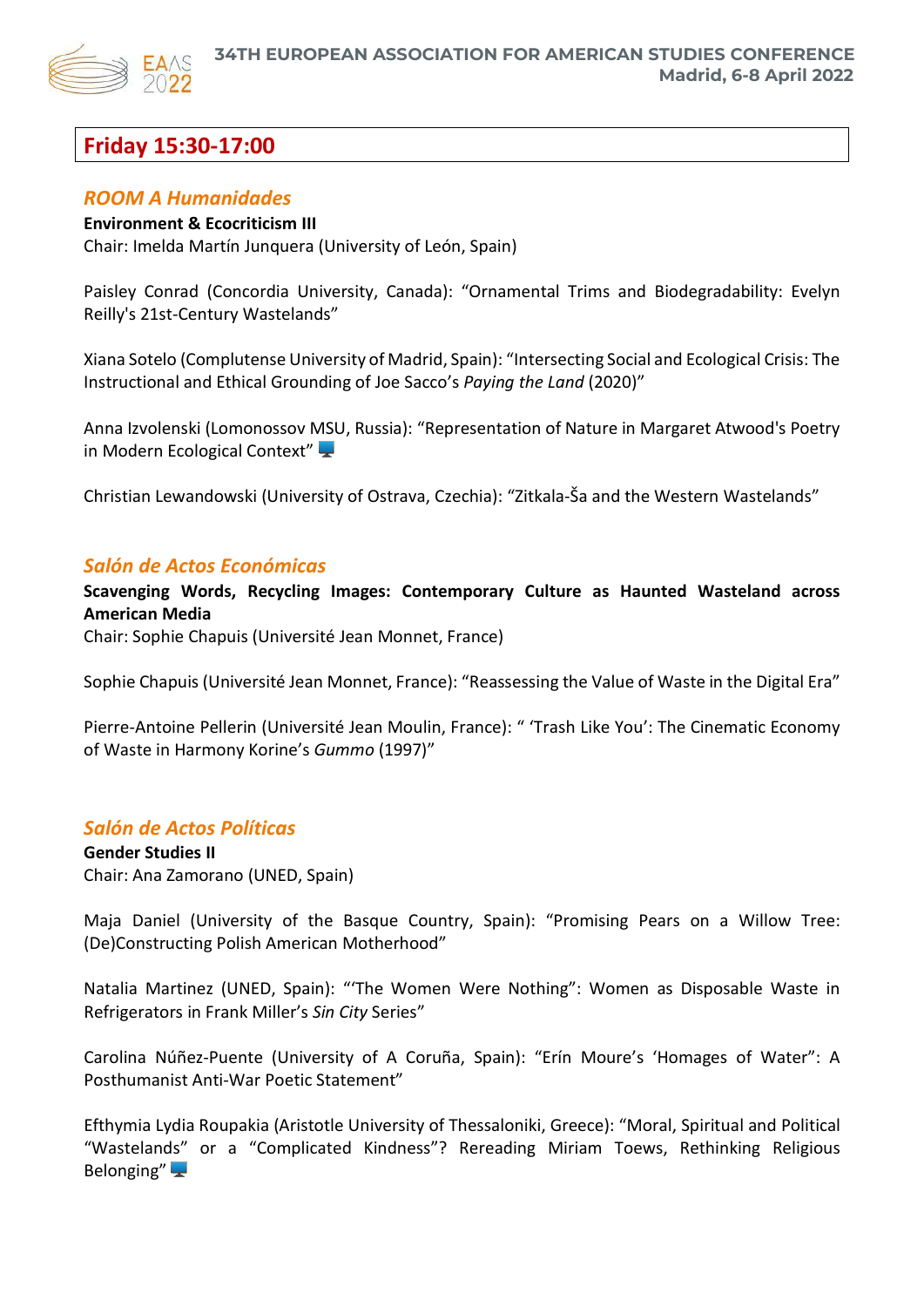

# *ROOM A Derecho*

#### **DICE Network: General Assemly**

# *ROOM B Derecho*

**Hope** Chair: Mariángel Soláns, UNED, Spain

Manuel M. Martín Rodríguez (University of California, USA): "This (Waste)Land Is Your Land: Tropicalization and Literary Greenness in Juan Felipe Herrera's Illustrated Books for Children"

Carmen Indurain (UPNA Public University of Navarre, Spain): "From Barren Wastelands to Roads of Hope: the Case of Peter Farrelly's *Green Book* (2018)"

Virginia Pignagnoli (University of Zaragoza, Spain): "Is Time Ever Wasted? Existential Urgency, Narrative Ethics, and Situated Responses in Ottessa Moshfegh's My Year of Rest and Relaxation"

Mariana Cruz (NOVA University of Lisbon, Portugal): "Wasting Away: Aging Paradigms and the 'Nursing Home Specter' in Jon Hassler's *Simon's Night*"

# **Friday 17:30-18.30**

# *ROOM A Humanidades*

# **Retrospection** Chair: Paula Barba, University of Salamanca, Spain

Iulian Cananau (University of Gävle, Sweden): "Black Holes in the American Space; or Nostalgic Journeys Through the Wonders of Time in Andrei Codrescu's Recent Poetry"

Kamila Mirasova (Kazan Federal University, Russia): "The Myth of the American Dream in Ayn Rand's Atlas Shrugged"

Mariya Dogan (Hacettepe University, Department of American Culture and Literature, Turkey): "Reclaiming the Wasteland: Life Narratives in Recent Russian American Fiction"

# *ROOM B Humanidades*

**ROUNDTABLE:** *United States of Banana* **and the Dregs of Empire** Chair: Tess O'Dwyer (Independent Scholar, USA)

Madelena González, Université d'Avignon, France Tess O'Dwyer (Independent Scholar, USA) Nuria Morgado (CUNY-Staten Island, USA) Amanda Smith (University of California, USA) Amy Sheeran (Otterbein University, USA)